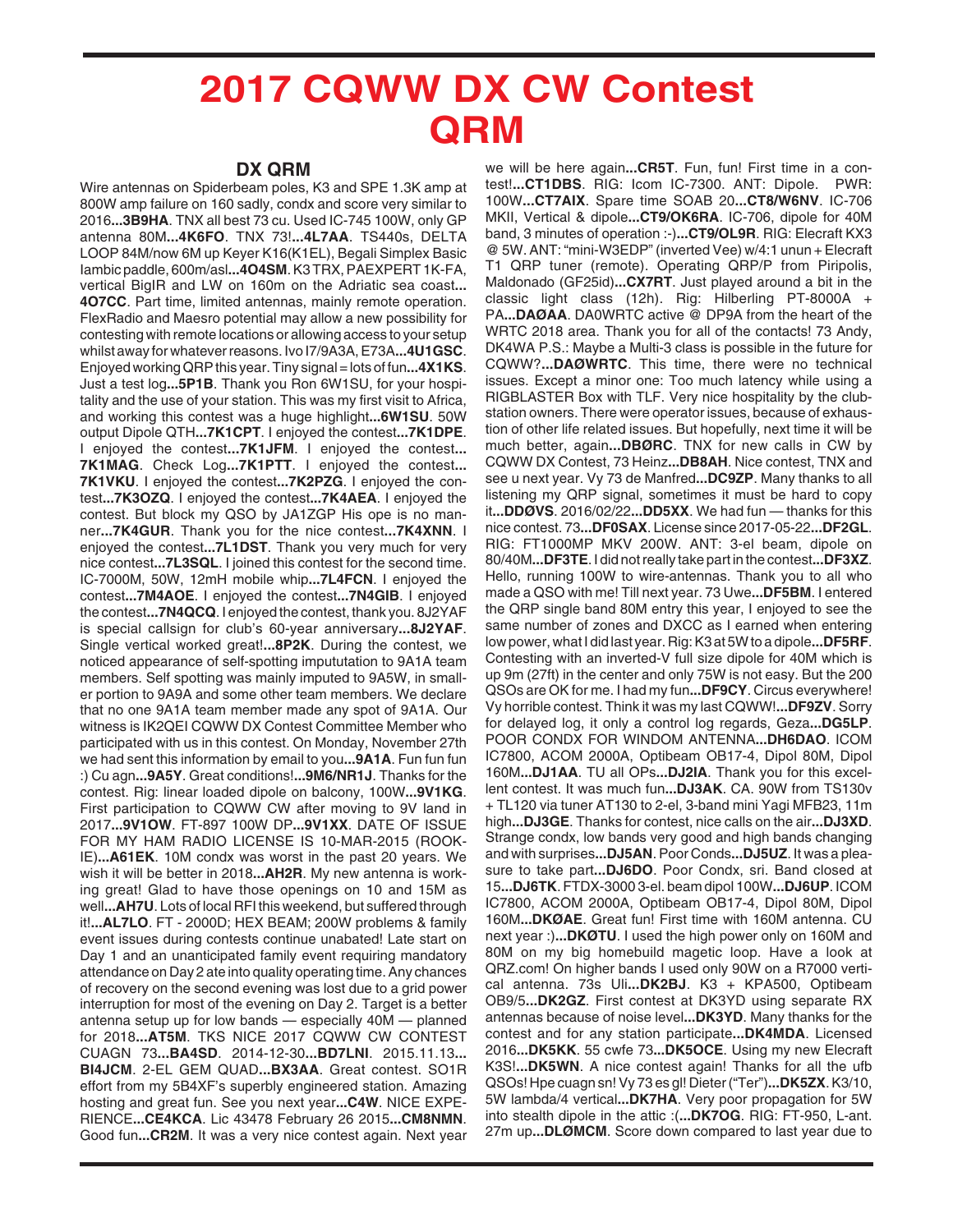condx and antenna damage**...DL1A**. TRX Agronaout 2 from Ten-Tec 5W Ant Dipol for 80, 20, 15M, LW 31m for 160M, 3-el Yagi for 10M, Deltaloop for 40M Portable QTH Ostseebad Boltenhagen**...DL1AQU**. TRX: FT-840, PWR: 30-100W, ANT: DELTA-LOOP**...DL1AWM**. 70-80W and LW and GP**...DL1CC**. Had only Saturday. Cndx could be better**...DL1JBE**. I wish I had had more time. Despite poor conditions it was fun**...DL1MEV**. FT2000 + Acom 1000, two 18m dipoles**...DL1NEO**. It is amazing how many stations in DX could hear my signal on 80M!**...DL1RNN**. Many thanks all OPs! 73 Tom**...DL1SWT**. TS-590sg (100W), 35m longwire, MFJ-998 autotuner**...DL1YCF**. Log SD hand key BEGALI single lev**...DL2BQD**. Ten-Tec Argonaut II, G5RV, GP, Kent-Single Paddle, 5W**...DL2DWP**. Collected a few new DXCC Challenge points on 40, 80, and 160M. Thanks for nice contest. 73! Klaus**...DL2SWN**. TS 850 S - 2x 19.5m - Double Zepp Hnerleitung**...DL2ZA**. 73 de Jens. Checklog only**...DL3AWB**. My pleasure to participate**... DL3HAE**. 5W, accu-powered, 20m lw antenna, under roof, Field Day like**...DL3HQN**. I have had fun just to give away some points and to claim a line in the lower space of the results :o**...DL3HR**. TS-590SG with 90W**...DL3SYA**. First time. Much fun!**... DL4AOJ**. No good condx on 20-10M, 40/80M was better. Was fun**...DL4JLM**. I'm wkg with my old HM QRP trcvr and 40M mono band GP**...DL4KUG**. Kenwood TS-50. Ant: MP1 on balcony 30m up**...DL4XU**. Yaesu FTDX-3000, SteppIR-Loop 139m Umfang**... DL4ZA**. Checklog only**...DL5CT**. Dipole up 7m only, 80W, IC-7400. N1MM+ did its work without any problem. Some hours at outstanding propagation even for a little pistol. Thanks for patience with my signals**...DL5KUD**. Low bands were fun. Many people in U.S. and Caribean with sharp ears**...DL5RDP**. TRX: ICOM 756 proIII. ANT: A53M, Sym-Dipole 2 x 26m**...DL5ZB**. First use for my new QRP-TRX "QCX" from Hans Summers / QRP Labs**...DL6DSA**. RIG: FT-950, L-ant 27m up**...DL6KWN**. It was difficult with QRP, but it was a lot of fun. Many thanks to my QSO-partners for their patience**...DL6UKL**. It was a challange in QRP but i would give it a try. Sorry and thank you for the 160M contacts. That was no good Idea with 20m wire**...DL7ED**. Thanks for QSOs**...DL7NX**. For low sunspots it was good conditions, see you next year**...DL7UPN**. Hard job to rock it with 5W but a lot of fun to work the "big guns" poorer condx as 2016 because nobody hrd my QRP sigs in South America this year (but heard many PY, CE)**...DL8DXW**. Great contest, good conds and fair operators. Thanks and CU next year**...DL8TG**. Just want to give some points, at the end I made 400 contacts. Had a lot of fun like in the sixties. Tnx fr calling. See u agn. 73s Ben**...DL8UI**. Enjoyed the contest, see you in 2018. 73**...DL8UKW**. My log is only for control**...DL9AJ**. Many thanks for the nice contest. 73 from Heiko, cu next year**...DL9JON**. TS-850SAT 100W OB11-5, R8, Doublette 2\*27m**...DM4EE**. Teamplaying, big fun with our small CX-crew. Low bands had our preference because of a better rig. New DM7C record with more than 3000 QSOs**...DM7C**. TRX Flexradio 6300. ANT: TitanDX**...DO7ES**. Thanks to Robert, DL3KO who invited me to be QRV from his superstation. Originally was planned 2x SOSB (DL3ASM on 80M and myself on 20M). Martin, DL3ASM, must quit prior to the contest, and me? Robert's proposal was 40M band and that was the best choice to be on 40M. CONDX were good over 1100 Ws & VEs, as well as 220 JAs in log. No Zones 34 and 36 on 40M, still some fine Multis (RI1ANO, RI1ANC, V5/DK1CE, V73NS, 3B9HA, 3XY3D etc.) Congrats to UPØL and a new World Reocrd on 40M. His advantage on 3 pts EU QSOs were more than enough to win**...DR1D**. USA quite weak during the night — missing many 3 point QSO**...DR3W**. Had a blast 100W and vertical on 80M cw!**...DU3LA**. My very first CW contest. Hope I got all calls right**...DU4RER**. Thanks to everyone who copied my poor sending – old age has finally taken its toll on my sending**...DU5HT**. 73**...DU7HF**. FOR CONTROL!**...E74SL**. FT817 and multiband dipole TNX. Good contest!**...EA1AER**. Great fun, definitely I need to improve my CW skills!**...EA1BP**. Very difficult test because the strong noise in HF bands on the city. Yaesu FT817 with 0.5W and CP6 antenna. Key was an old Hi-Mound paddle. Thank you for the contest and I hope to see you again in the future**...EA1BYA**. EA CONTEST CLUB**...EA1MV**. CQWW CW**...EA1SV**. ICOM 706 MKIIG dipole DX-B Alpha Delta o hy gain avq 14**...EA2DDE**. Hi! this year I been working with a homemade coax trap dipole (wire), very low and very close to the wall. Fun as always! Thanks to all Operators! Best 73! Javi**...EA2GM**. Thanks to everybody. Till next edition!**...EA3BRL**. Fun. The best CW contest. I miss 10M propagation. 73**...EA3FZT**. I have worked the contest for moments, It's the funnest contest**... EA3NN.** A very nice weekend with this fun contest! See you next year! RIG: Icom IC-706MKII. PWR: 80W. ANT1: 10 / 15 / 20M ECO AVT vertical. ANT2: 40 / 80M homemade dual band wire dipole**...EA4DXP**. CQWW CW**...EA4LG**. FT 757GX, inv v 7- Mhz with tuner, laptop, bug, vertical, N1MM logge**r...EA5IIK**. Rig: IC756 running 50W. Antennas CP6 vertical and 16.7m random wire**...EA5VK**. Only Checklog**...EA6NP**. Too tired from work but I do my best. The 2-el do a very nice job in LP. 73s Mike...**EA6SX**. InvV + 70W is not a lot but running on the shoreline of EA8 does miracle**...EA8/LZ1ABC**. YAESU FT-897D DIPOLE WINDOM 70W**...EA8AQV**. Classic suits my age!**...EA8CN**. Station description: TX/RX: Yaesu FT-897D (about 100W output). Antenna: G5RV Jr. + loading coils for 80M, 5m over an 8-story building. Logging-Keying: NA software v10.69 + homemade Accu-Keyer**...EA8NQ**. IC-706-MKII G**...EA8OG**. THIS WAS MY FIRST CW CONTEST, HAD LOT OF FUN**...EA8ZT**. CU NEXT YEAR IN MULTI OP CATEGORY FROM ED1R**...EC1KR**. Nice contest in spite of the bad conditions on high bands. Very bad keyclicks from some stations. CC should watch this**...EC2DX**. First time in classic overlay, I did not remember how hard was s&p old style**...EC5CR**. Another year having fun at the CQWW CW. Only 18 hours of operation but lots of fun. Hope to hear you all again next year. 73!**...ED1K**. Nice contest. Thank you to organization contest. I hope to be next contest with better score. Good Luck, Emilio**...EF7AAW**. Wasn't competing seriously as finishing up new antenna farm. Very enjoyable nonetheless. A few new countries in the bag. My favourite 3B9 in the Indian Ocean**...EI4HQ**. Great conditions. Good fun**...EI5KF**. ICOM 706 100W DLOOP**...ER5DX**. RIG: ELECRAFT K3. ANT: LW 15m up**...ES2DJ**. Rig: Kenwood TS-2000. ANT: tribander JP-2000. PWR: 100W**...ES5TF**. Tks for Contest**...EU1AI**. 73 GL!**...EU1WW**. Used FT990 100W + LW 42m**...EU6DX**. 73**...EU8F**. TNX & 73!**...EW1AFM**. TNX & 73!**...EW1FM**. TRX: US2II, PWR: 100W, ANT: Inverted V**... EW2EG**. IC-760 PRO, 4-EL YAGI, 15M MONOBAND**...EW2O**. KENWOOD 590SG, 100W, delta, 80m G5RV**...EW2R**. Good contest!**...EW7M**. TNX**...EW8DX**. 73!**...EW8G**. 73! TNX**... EW8OM**. Thanks for all!**...EW8R**. IC-746**...EX8BN**. Cette anne premier contest depuis mon retour en matropole, fini les QSO depuis la Guadeloupe (FG1PP). Essai de mon antenne verticale DX-88 au nouveau QRA**...F4DZR**. Tnx for test**...F4FCE**. 1000-wintest**...F4FEP**. Two ATNOs - that alone was worth it**...F4GFT**. Rig: Kenwood TS 2000. PWR: 5W. Ant: Delta 20m / quad 40m / LW 80m**...F4GOU**. K2 - 5W. ANT VERTI-CALE**...F5IQJ**. SD**...F5NKX**. 124 X 1 POINT / 30 X 3 POINTS / 12 CQ ZONE / 52 DXCC CONTRY**...F5NTJ**. Very busy with job this year, so very few QSOs but still very fun**...F5OWL**. 73s**...F5UFX**. Great contest! A wonderful weekend**...F6ENO**. Just to give some points to stations on 160M using my new 21m tall GP**...F6GCP**. QRP station FT817ND output 5W, antenna vertical wire up to 12m**...F6GLZ**. Vive Jean BART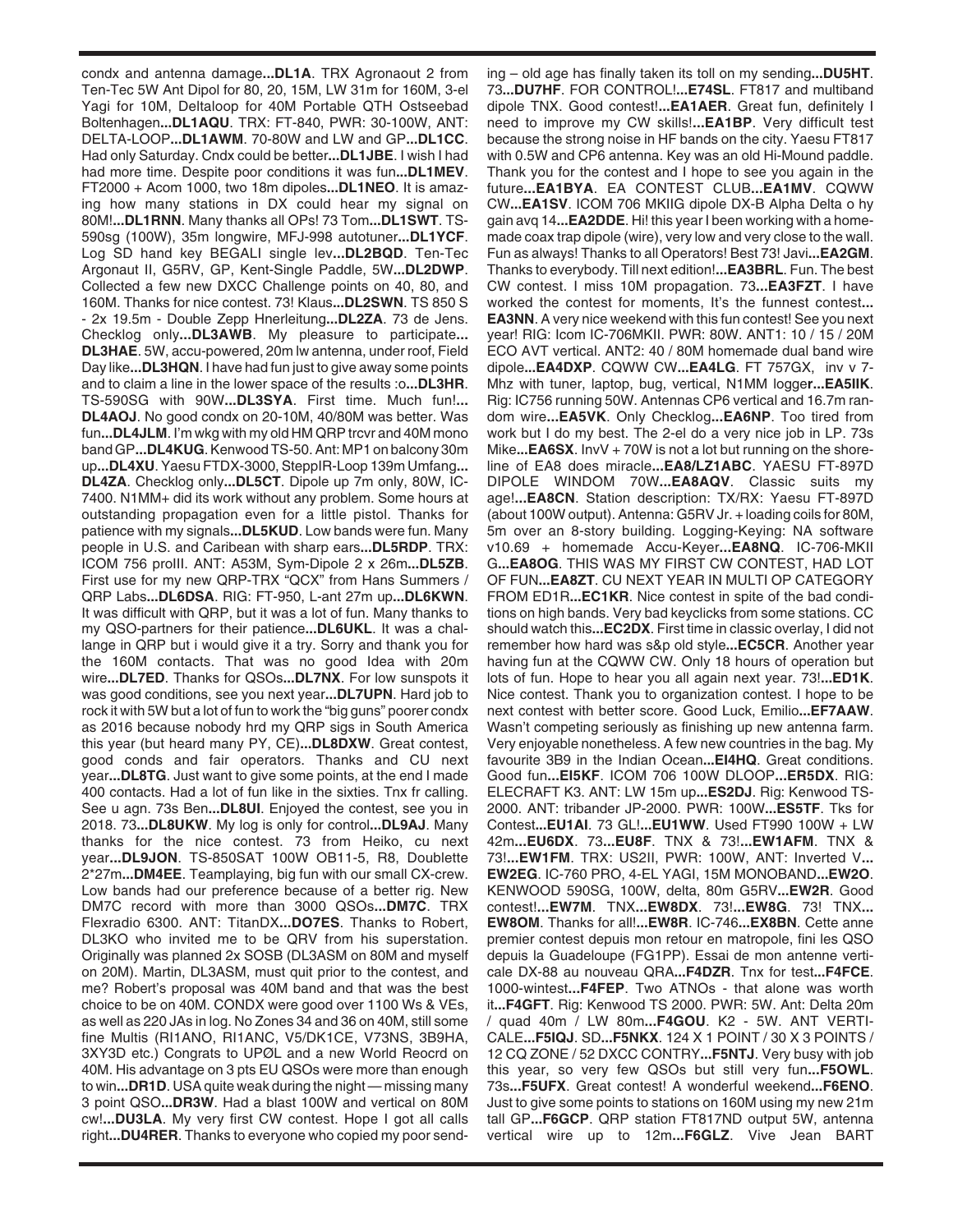DUNKERQUE**...F6KMB**. IC-7200 100W RDP**...FK/JR3RIU**. Great fun**...GØAZH**. Generally well mannered event.Some good DX on all bands SD worked perfectly**...GØEFO**. Used EI5DI's SD logger, which performed impeccably as always. Condx seemed to be quite poor for much of the weekend, it was a struggle to work the DX on 40M through the EU QRM!**...GØHDB**. Disastrous weekend. Will try to do better next year**...GØJSP**. Just giving a few points away this year**...GØVDZ**. Was only able to take part for a short while**...G1SCT**. BAND VERY NOISY DUR-ING DAYLIGHT IMPROVED AT NIGHT**...G3IZD**. Very much enjoyed contest, quite a challenge with QRP this year, condxs on Saturday were good, band closed early here in G land for QRP working, but stayed open longer on Sunday. Overall condxs not so good. it seems strange why a few stations have to the PC at 50WPM**...G3L**. Those who send at 30wpm CW should be able to read 30wpm. Unreadable CW does not help. Enjoyed working 15M pity 10M not open SD logging system worked well**...G3PLE**. Some pretty unreadable CW**...G3Q**. Very poor anti here + high vdsl2 LF noise level, but enjoyed**...G3RTU**. LIM-ITED OP TIME BUT ENJOYED!**...G3TJE**. The CQWW CW Contest is still the greatest of them all. This year (2017) was my FIFTIETH (50th) Year entering CQWW CW!**...G3TXF**. Band closed Sunday pm here with vertical. 73!**...G3VYI**. New QTH this year and just a verticle**...G3YBO**. Just great had lots of fun**...G3YJQ**. Testing QRP Labs QCX xcvr 3W o/p to dipole at 4m. I like a challenge! Great little rig Hans. Thanks big stations for doing the hard work. 73 Jim**...G3YLA**. Hard going on QRP**... G3YMC**. As enjoyable as usual**...G3ZGC**. Checklog sent in response to email request**...G3ZHL**. K3 WITH KPA500 @ 250W, ANT FOLDED G5RV (OVERALL LENGTH 60 FEET)**...G4AJY**. Great fun, only operated for limited time**...G4BSW**. Enjoyed 40M band. Condx good Used EI5DI SD**...G4BYE**. Conditions very variable during the contest. Last three hours the best by a long way**...G4CWH**. SO2R tried for first time. Much to learn Elecraft K3 and K2**...G4DBW**. HF conditions poor but 80M and 40M very good. Lots of good DX around too! Took time out for the Grand Prix and some TV but still did OK**...G4DDL**. Conditions seemed good on 160, 80, 40, and 20M but poor on 15M and nothing on 10M. Used SD for logging as usual**...G4DDX**. Checklog only**...G4EXD**. Better conditions than 2016. Sunday propagation late starting**...G4FKA**. Sorry I couldn't spend more time in the contest this year. I hope my checklog is of use**...G4IKR**. Bit better condx than SSB this year**...G4IUF**. Great to hear so many CW signals filling the bands**...G4IZZ**. Icom IC-7300 and vertical. Good fun!**...G4KZY**. Fair Cndx top band but limited RX kit Apols to those I couldn't pull out some bad key click around still great fun!**...G4L**. Not sure if eligible for Classic as K3 has CW decoder and I did need to use it on some of the QRQ stations! A bit of a novice on CW, my first attempt at a CW test. All S&P, struggled with some QRQ ops that ignored my 18wpm sending speed and just sent their details at full speed so not 100% sure they copied my call OK. Only one station slowed down**...G4NBS**. KX3, pwr 10W to 80/40 trap dipole and a home made 20M vertical**... G4OZG**. Checklog**...G4RMV**. Great to use this callsign more than 90 years after it was used by the RSGB for the Transatlantic Tests between December 1923 and January 1924. I probably had more QSOs across the Atlantic in this one contest than were made in the whole series of those pioneering tests**...G6XX**. Just giving away the odd point**...G7PVZ**. Great fun! Onwards and upwards next year!**...G9Y**. A relaxed single band effort for me this time. Must be getting old! Always great fun to work the pileups and give out the GJ multiplier. See you next year for sure**...GJ2A**. My first CQWW, great fun, thanks for all the QSOs**...GMØEUL**. JUST PLAYING AT IT. GET THE CW SPEED UP**...GMØOBX**. Great contest as always! 73 Chris**... GM2V**. One of the best contests**...GM3A**. Used SD**...GM3NHQ**.

Never again!**...GM4FDM**. Single-band 160M much tougher than it could have been. Worked VE just before the start never worked across the pond after that! Ah, well maybe next year**...GM4M**. Limited time on the air but enjoyed what I managed and to me that is what it is all about**...GM4UYZ**. Dipole antenna 100W**... GM7WCO**. Fun as usual, thought condx were average rather than brilliant**...GU4CHY**. Slow going and conditions seemed poor here. Many zones missed or not heard. 73 Bob**...GU4YOX**. Just getting back into contesting after moving to Wales this was a trial of SO2V operating to see if my head could cope! Antennas were all installed Field-Day style and all homebrew. 5/8 wave vertical at 20ft, 2-el fishing pole yagi at 30ft on EU and 4-el close spaced quad at 35ft with armstrong rotation. Never thought living near the sea could make such a difference**...GWØKRL**. 100W Cushcraft R6000, 20m Long Wire on 80/160M and a 40M dipole. Thanks again guys for the contest**...GW4MVA**. SFI is 74 . 100W. Mosley Mini Triband Dipole. All is not lost 73**...GW4ZAR**. Using GW8K was a bonus, loved the contest, conditions were pretty good overall**...GW8K**. Enjoyable multi op entry in low power**...GW9J**. Very limited time available this weekend so just a token single band (40M) entry for checklog purposes. I found conditions poor overall**...GX5TO**. First QRP in CQWW CW. It is sometimes frustrating, sometimes catharctic, but after all very addictive!**...HA1AG**. IC-756 proIII, 80W, inv. 'V' dipole**... HA2EQD**. Rig: YAESU-FT2000 + 2 way splitter (HA5IW) Antenna: LAZY-H(NW-SE/SW-NE) and NVIS (N/S) + K9AY First 22 hours nice WW openings after decay in signal levels and increasing noise. Thanks for all QSOs! 73s from Hungary Charlie (HA4XH)**...HA3DX**. RIG: FT-847. ANT: W3DZZ**...HA3FMR**. This is the best contest of the world, CW is forever! 73**...HA5BA**. TNX, 73**...HA5CRT**. IC 756 PRO III, 5W, INV.V, BEVERAGE**... HA5NB**. RIG: FT991A. ANT: 9 BAND TRAP DIPOLE**...HA5OB**. One single fishing rod vertical on balcony, 100-300W power. I was after the number of QSOs not overall score. Kind of record from this QTH with antenna restrictions. Thanks for the fun**... HA5X**. ICOM 756pro, 100W, 3-el yagi GP-s, dipoles**...HA6NL**. FT2K, DIPOLE, 500W**...HA7SBQ**. IC730, GP**...HA9RP**. IC7000, GP**...HA9TA**. Half wave dipole**... HB3YGD**. Participated very shortly concentrating on 15M only. Condx poor**...HB9AFH**. Rig are TS-990 + Amplifier + MFJ-989 Tuner. Antennas are Extended Zepp for 10 to 40M + Short vertical for 80M + 160M. Because of the very low solar flux level (SSN) and the lack of beam antenna, I mainly operated at night and took some rests during daytime**...HB9AMO**. Elecraft K3 + KPA500 500W. Antennas: Dipole for 3.5 MHz, Inverted L for 1.8 MHz, Force 12 C-4s ( 2-el on 14/21/28 MHz Dipole on 7 MHz)**...HB9ARF**. QRM from electrical apparatus S9+ on all bands. Almost impossible to work. Antenna 7m wire**...HB9AYZ**. Tenth time HB9CA participated in CQWW CW in a row. And for the 2nd time now in M/S (instead of M/2). Good fun as usual and what looks like a new HB9-record despite the mediocre conditions**...HB9CA**. Elecraft KX3, Dipole & vertical full-size loop. Hard to compete with these band conditions and QRP, but still great to be part of this contest**...HB9CEY**. Excellent contest to develop CW performance**...HB9CIC**. Poca presenza durante il contest**... HB9FBA**. WOW! Better than last parteciaption over my target. Only the East was closed for me**...HB9FBP**. It was my first participation and I enjoyed it very much**...HB9TWM**. RIG: FT991A. ANT: 9-BAND TRAP DIPOLE**...HG5O**. 2017.11.25**... HL4CEL**. Last year participated from Canary island as EA8/HB9FIH could here in HS only half amount of points reach. My Yaesu with Windom antenna worked well. See us next year! We had fun! Tnx to all 73**...HSØZLS**. The 10M band was closed during full contest time. The 15 and 20m band both closed after sunset. Very strange ionospheric propagation**...IØYQV**. Just fun only in my spare time with FT950 and multiband vertical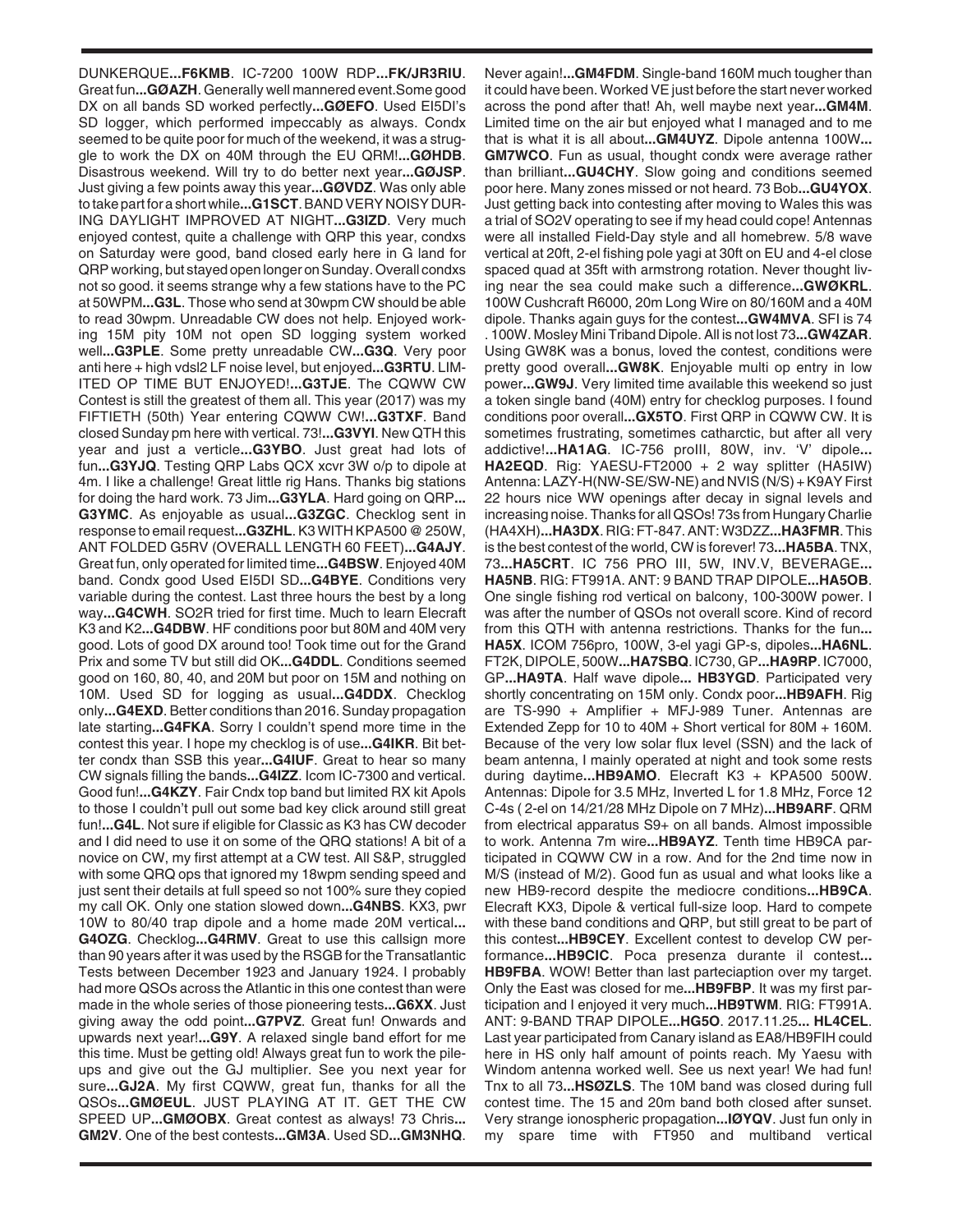antenna**...I1WXY**. Rig: Elad FDM DUO 5W. ANT: calculated tap 40m long 11m High**...I2BPP**. Great fun with my inverted V dipole at 6m high. Ciao**...I2IFT**. Equipment: Yaesu FT101E 50W out and inverted V. Fair propagation but always enjoying. 73**...I2RBR**. My antenna for all bands is the 2m antenna mast plus AH-4 automatic tuner!**...I3LGP**. A VY GD CONTEST. PLEA-SURE TO PARTICIPATE. MNY TKS TO ORGANISATION & STAFF**...I4JEE**. Very beautiful contest!**...I5CDF**. RTX: ts590s. ANT: low band mag loop, high band vert**...I5YKQ**. Fantastic propagation in my hollow QTH and short antenna HF2. lot of stations. Looking already for next year contest. 73s Phil**...IC8POF**. MAIN-LY S&P FOR MULTIPLIER. MORE MULTIPLIER THAN QSO! TNX TO ALL**...IKØXBX**. IC-7300 + CUSHCRAFT R7**...IK1VEK**. I had more fun than last year. 73 Gio**...IK2AIT**. I hope to have more time next year, thank you all**...IK2CFD**. RTX: IC 7600 + DIPOLE**...IK2QIN**. Una grande affluenza, A stato un bel match farsi ascoltare con la potenza di 75W, Hi! 73, Antonio**...IK2RZD**. Big excitement! Nice to be part of the contest once again. See you next time!**...IK2SAI**. Thanks for your great organization**... IK2WSO**. Great experience, just amazing**...IK2XDE**. I had a very good time with the my 5W. Not a lot of propagation and perhaps scarce share. Always a good contest. Thanks**...IK3TZB**. Control Log**...IK4BHO**. RTX: Kenwood ts-140s, 90W, ANT: windom nvis below roof!**...IK4XQT**. 73 Mario**...IK5OJB**. Contest in between work and family weekend. No propagation in the late afternoon and night here in center of Italy. vy 73s Fran**...IK6QON**. Nice contest, on air with a simple wire antenna,16.2m length. See you**...IK7LMX**. Weak propagation but nice contest. 73**...I K8YFW**. Beautiful. Tnx for the 1st experience. RTX: KX3 10W, antenna loop 40/20/15M homemade, begali sculpture**... IN3UFW**. TS-590 ANT. VERTICAL**...IQ2CU**. TNX**...IQ2XZ**. LEOPARD LAND PROPAGATION. TOTAL LOSSES JAPAN-ESE JOBS ARE GOOD QSO WITH HAWAII VIA LP. WHERE WWDX AND THE BEST CONTEST OF THE YEAR**...IQ5PO**. PWR: 500W, RIG: TS-590SG + BLA600 RM Italy. ANT: 3-el Ultrabeam. Propagation not so good, but at least had some fun. See you, best 73!**...IR4B**. IK4ZHH**...IR4E**. Great contest with a great team. Thanks for calling us**...IR4X**. E'stato un ottimo contest, propagazione sicuramente non delle migliori ma e sempre un piacere sentire le bande scoppiare. Al prossimo contest . 73**...ISØILP**. My sole aim was to have fun and give away points. My antenna was a simple dipole 1m off the ground!**...ISØURA**. Con ritardo ma mi sono veramente divertito, stazioni presenti da tutto il mondo, solo 100W lop 15/20M TS-2000**...IT9CKA**. CHECK LOG**...IT9JGX**. Few active operators on 28 Mhz**... IT9NAN.** I live inside Horus, my 34-ft. sailboat. And here i manage my contests with an old Ft-897 and two wires so called "antennas." But I have a great ground**...IT9PZM**. Total Activity 8 hours**...IT9VCE**. Sono alle prime armi con il CW, ma per mettermi alla prova e cominciare a fare l'orecchio alla musica del code, ho partecipato al contest. Date le mia ridotte capacita, sopratutto alla velocita con cui si trasmette in un contest, l'ho affrontato senza alcun spirito competitivo e, per non far perdere tempo e punti ai veri contester, ho soltanto risposto alle chiamate che vedevo sullo skimmer, aiutato nella verifica del nominativo alla mia fida Radio, che decodifica il CW. SOAPBOX che nelle cose bisogna un pochino buttarsi. Purche non si danneggino gli altri. SOAPBOX l'orecchio per ricevere alle folli velocita con cui ho sentito trasmettere Hi Hi Un sentito Grazie a tutti coloro che ho collegato**...IU1GNA**. First time I took part in a CW contest. My CW still needs to be improved, because my rate could have been higher if I could decode faster. In the end, it was great fun! Licence date August 10th 2015**...IU4FNO**. Thanks!**...IV3DLW**. FT817 5W G5RV**...IV3DRP**. This has been my first CW contest. It has been exciting**...IW5EDI**. One day only OK. But the broke antenna is too much. Murphy was near. Only

89 QSOs but fun is the same. To next time more strong. Bye de Marco**...IZØEHL**. Nice contest Great operator "OM" on air 73**...IZØXZD**. Fun Sunday evening!**...IZØZFK**. Strong QRNn Saturday night. Snow and rain over Monte Bignone**...IZ1GAR**. Only ICOM 706, 100W Dipole inverted V for 20-40-80M. Vertical for 10-15-20M**...IZ2BHQ**. Contest made just for fun in spare time and train my CW. 73 de Gil**...IZ2DLV**. Just few hours, but a lot of fun! 73s, Maurizio**...IZ2MGN**. Flex Radio 3000, Antenna Eco 7+ (no PA)**...IZ2OBS**. TX Drake T4XB, RX Softrock Ensemble, Ant. T2FD**...IZ2OOS**. Few time but even some new one on 40M. See you next year!**...IZ5FSA**. CNDX was partialy FB, I enjoyed**...JAØBJY**. I enjoyed the contest**...JAØBZY**.I enjoyed the contest**...JAØEKI**. I enjoyed the contest**...JAØGCY**. I enjoyed the contest**...JAØLNS**. I enjoyed the contest**...JAØQ-BY**. I enjoyed the contest**...JA1AVI**. 100W**...JA1AZR**. I enjoyed the contest**...JA1BFN**. FT-1000, 100W, 5-el Yagi Dipole**... JA1BNW**. The strongest typhoon in more than 15 years blew away my shack's roof in October. I had had the roof repaired, but not electricity, so that we used a generator and participated in LP mode. Only part-time operation due to our work commitments**...JA1BPA**. I enjoyed the contest**...JA1CCX**. Thank you so much for many QSO. See you again next year!**...JA1CRJ**. I enjoyed the contest**...JA1DBG**. \*CHECK LOG\***...JA1DSW**. I enjoyed the contest**...JA1EPJ**. I enjoyed the contest**...JA1FFB**. I enjoyed the contest. 70 70**...JA1GHR**. I enjoyed the contest**...JA1HOM**. I enjoyed the contest**...JA1IAW**. I enjoyed the contest**...JA1ISA**. I enjoyed the contest**...JA1IXY**. I enjoyed the contest**...JA1JNM**. I enjoyed the contest**...JA1JRS**. Elecraft K2 / 5W / Whip**...JA1KEG**. I enjoyed the contest**...JA1KEV**. I enjoyed the contest**...JA1KIH**. I enjoyed the contest**...JA1KZP**. 72**...JA1LKY**. I send this for checking log**...JA1MRM**. Rig: IC7000M, QRP-4W, Ant: Long Wire**...JA1POS**. I enjoyed the contest**...JA1QML**. I enjoyed the contest**...JA1RRA**. I enjoyed the contest**...JA1RTX**. I enjoyed the contest**...JA1RUR**. I enjoyed the contest. Entry 80M only**...JA1SKE**. I enjoyed the contest**...JA1TMG**. tx: 50W, ant: 5m high lw**...JA1TQE**. I have enjoyed the contest very much**...JA1UHJ**. I enjoyed the contest**...JA1UOA**. I enjoyed the contest**...JA1UXV**. I enjoyed the contest**...JA1VDJ**. I enjoyed the contest**...JA1WHG**. Enjoy Contest**...JA1WTO**. I enjoyed the contest**...JA1XZF**. I enjoyed the contest**...JA1YDU**. We are always pleasant in this contest. Thank you**...JA1YPA**. I enjoyed the contest**...JA2CJE**. I enjoyed the contest**...JA2CPD**. I enjoyed the contest**...JA2GTW**. I enjoyed the contest**...JA2HBK**. I enjoyed the contest**...JA2HJP**. Tnx FB Contest!**...JA2HYD**. I enjoyed the contest**...JA2HZA**. I enjoyed the contest**...JA2ITK**. Aich Preficture 20**...JA2JWH**. ICOM IC-7100 INV VEE 12AVQ Triband Vertical**...JA2KKA**. RIG: IC-756 PRO. PWR: 100W. ANT: 3-el Tribander for 20, 15, and 10M ANT: RDP for 40M. ANT: Inv Vee for 80M**...JA2KVB**. What a great contest!**...JA2LWA**. I enjoyed the contest**... JA2MOG**. I enjoyed the contest**...JA2MYA**. RIG: YAESU FTDX1200. ANT: wire + ATU**...JA2QWN**. I enjoyed the contest**...JA2VQF**. I enjoyed the low band**...JA2XLV**. I enjoyed communicating with various countries**...JA2YNI**. SOSV**...JA3AVO**. I enjoyed the contest. But condition were bad**...JA3EBT**. I enjoyed the contest**...JA3EJG**. I enjoyed the contest**...JA3ENN**. I enjoyed the contest**...JA3GZE**. I enjoyed the contest**...JA3HIL**. RIG: IC-706 50W. ANT: Vertical**...JA3JM**. I enjoyed the contest**...JA3KKE**. I enjoyed the contest**...JA3MIB**. I enjoyed the contest**...JA3PFY**. High-Band condition were not good**... JA3QOS**. I enjoyed the contest**...JA3UWB**. I enjoyed the contest**...JA3VOV**. RIG: FDX3000 100W**...JA3VUI**. The propagation was bad and strange**...JA3VXH**. I enjoyed the contest**... JA4AVO**. I enjoyed the contest**...JA4CES**. I enjoyed the contest. KX3, 5W, 4SQR Thank you**...JA4CUU**. I enjoyed the contest**...JA4DWG**. I enjoyed the contest**...JA4ENY**. I enjoyed the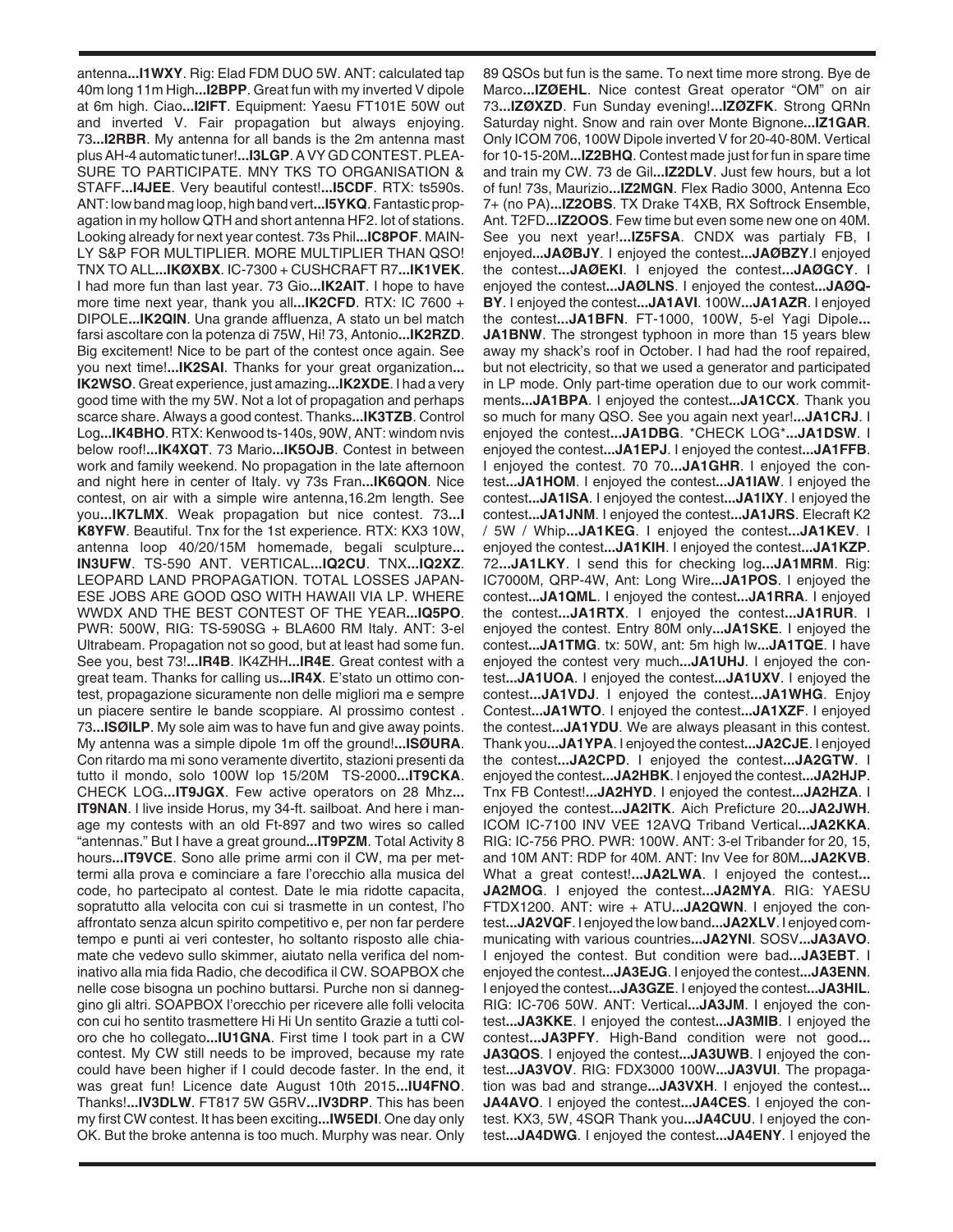contest**...JA4GQD**. Log for checking only**...JA4JBT**. I enjoyed the contest**...JA4LCI**. All logs except 160M are only for Checklog**...JA4OPW**. I enjoyed the contest**...JA4RMX**. I enjoyed the contest**...JA5CBU**. I enjoyed the contest**...JA5FBZ**. I enjoyed the contest. SOSB**...JA5IVG**. I enjoyed the contest**...JA5OXV**. I enjoyed the contest**...JA5QJX**. I enjoyed the contest**...JA5QYR**. I enjoyed the contest**...JA6ACZ**. I enjoyed the contest**...JA6BCV**. I realy enjoyed the contest**...JA6CM**. I enjoyed the contest**...JA6DJS**. I enjoyed the contest**...JA6ELV**. Enjoy!**...JA6FCL**. I enjoyed the contest**...JA6RIL**. I enjoyed the contest**...JA6UFF**. TKS nice contest**...JA7ARW**. I enjoyed the contest**...JA7BEW**. I enjoyed the contest**...JA7FDA**. I enjoyed a contest with a short antenna**...JA7KQC**. Sorry to forget to submit log in due date. According to Committee request, I send my log as CHECKLOG. Thank you**...JA7LLL**. I enjoyed the contest**...JA7QQK**. I enjoyed the contest**...JA7RPC**. I enjoyed the contest. But, VY no-good condx on Hi Band!**...JA7UES**. I enjoyed the contest**...JA7VEI**. There was a big propagation on 80 and 160M. We enjoyed very much**...JA7ZFN**. I enjoyed the contest**...JA8AZN**. I enjoyed the contest**...JA8DIV**. I am glad to be able to participate in a 2017 CW contest as enjoy. Tks for all stations to recive my poor signal that is only 50W. Also Tks for management of CQWW contest to yours everytime. See you next time and hopefully have a chance to QSO again**...JA8KSW**. I enjoyed the contest**...JA8NNT**. I enjoyed the contest**...JA9DOF**. I enjoyed the contest**...JA9EJG**. I enjoyed the contest**...JA9HIZ**. I enjoyed the contest**...JA9LX**. I enjoyed the contest. With using K2 + R6000, TU!**...JA9MAT**. I enjoyed the contest**...JA9NFO**. I enjoyed the contest**...JD1/JK1YMM**. I enjoyed the contest**... JE1GZB**. Using IC7300S with 5W output, ANT: 8.5m long wire installed at the veranda of my apartment**...JE1ILP**. Check log**...JE1JAC**. I enjoyed the contest**...JE1KDI**. I enjoyed the contest**...JE1REU**. I QRV on 160M single band. I used my MV (Micro Vertical antenna) 12m high on my balcony + Elecraft K2. This year, The conditions on 160M was very poor. I could not QSO with the except west coast U.S.A. stations. The condition was very poor. I got mh points 1081 in this year, 1276 in 2016, 779 in 2015, 480 points in 2014, 1,957 points in 2013, 2,640 points in 2012. I used K2, and It was very useful for the very weak signal**...JE1SPY**. The condx on 10M was very poor**...JE1VTZ**. I enjoyed the contest**...JE2CPI**. I enjoyed the contest**...JE2DOD**. I enjoyed the contest**...JE2FJI**. Output 100W**...JE2HXL**. I enjoyed the contest**...JE2WLD**. I enjoyed the contest!**... JE3ECD**. I enjoyed the contest**...JE4JPQ**. GOOD DX**... JE4KQH**. I enjoyed the contest**...JE4URN**. I enjoyed the contest**...JE6ETN**. I enjoyed the contest**...JE6PJP**. I enjoyed the contest**...JE6TUP**. I enjoyed the contest**...JE7MAY**. I enjoyed the contest. But bad cdn Hi**...JE8IAS**. I enjoyed the contest**...JE8KGH**. I enjoyed the contest**...JF1ABZ**. I enjoyed the contest**...JF1CKO**. I enjoyed the contest**...JF1GZZ**. I enjoyed the contest**...JF1LMB**. I enjoyed the contest**...JF1NZW**. I enjoyed the contest**...JF1OPO**. I enjoyed the contest**...JF1OVA**. I enjoyed the contest**...JF1RYU**. Even though the propagation was not good for me I enjoyed the whole two days**...JF1TEU**. I enjoyed the contest**...JF1VNR**. I enjoyed the contest**...JF1WCK**. I enjoyed the contest**...JF1WLK**. Thank you all stations!**... JF2FIU**. I enjoyed the contest**...JF2KMX**. FTDX3000M (50W). Whip on my balcony 20m high**...JF2KWM**. I enjoyed the contest**...JF2WXS**. 50W output**...JF3IYW**. FTDX5000 (200W) & VDP (10m high) I enjoyed the contest**...JF3KCH**. Conditions were not so good for low power and wires**...JF3KQA**. I enjoyed the contest**...JF3PGW**. I enjoyed the contest**...JF3ROH**. I enjoyed the contest**...JF3VAX**. That was very fun**...JF4XUT**. I enjoyed the contest**...JF7ELG**. I enjoyed the contest**...JF8LPB**. I enjoyed the contest**...JF9PPM**. Long Wire & AH-3 (tuner) FTdx5000 (200W). My first entry inluding low band**...JGØEXP**.

I like CW. I love QRP. <www.uja.jp/>**...JG1BGT**. I enjoyed the contest**...JG1DUZ**. FTDX-5000 (200W) + 1/4 Vertical (80m)**...JG1LFR**. FT-897DM 50W, DP ANT 8m high for 15M, Vert ANT 8m high for 40M**...JG1LPL**. RIG: FT991. ANT: ATAS 120A. License JAPANESE 2ND CLASS**...JG1NCL**. I enjoyed the contest**...JG1SXP**. I enjoyed the contest**...JG1UKW**. I enjoyed the contest**...JG1ULT**. This is my first entry to this contest. I really enjoyed. Thanks**...JG1XIO**. I enjoyed the contest**...JG2NLN**. I enjoyed the contest**...JG2RFJ**. Nice contest!**...JG3CQJ**. Everyone gave me S9 report. Really? Rcvr: HRO-5TA1 Xmtr: Homemade Final807 20W Output. ANT: InvisibleWhip 35m up**...JG3EHD**. I enjoyed the contest**... JG3KMT**. 50W Elecraft K3 LW**...JG3LDD**. I enjoyed the contest**...JG4AKL**. RIG is IC-7300M (7M-28M), TS-440S (3.5M). ANT is GP. PWR: 50W**...JG4WTY**. The antenna (for 40M) broke in the middle of contesting**...JG5DHX**. 100W**... JG5UWK**. Enjoy Contest**...JG8IBY**. I enjoyed this contest,Tnx! Rig: TS-480HX 200W. Ant: Zepp, 2-el, 4-el**...JHØILL**. I enjoyed the contest**... JHØROS**. I enjoyed the contest**...JH1DJD**. I enjoyed the contest**...JH1EVD**. I enjoyed the contest**...JH1EYM**. Thanks for the QSO in the contest**...JH1FNU**. I enjoyed the contest**... JH1GLJ**. I have enjoyed many QSO, it made me good experiences**... JH1GTU**. I enjoyed the contest**...JH1HLC**. I enjoyed the contest**...JH1JJV**. I enjoyed the contest**...JH1JNJ**. I enjoyed the contest**...JH1KQF**. I vy enjoyed the contest**...JH1KYA**. I enjoyed the contest**...JH1LEM**. In general the condx this year lower than last year, I'm sorry!**...JH1MTR**. Condx really good.I enjoyed. TNX ALL for FB QSO. Rig: IC-7600 100W, ANT: Vertical DP**...JH1NVA**. I enjoyed the contest**...JH1OGC**. I enjoyed the contest**...JH1OVY**. I enjoyed the contest**...JH1RRP**. I enjoyed the contest**...JH1TJH**. I enjoyed the contest**...JH1XUP**. Thanks nice QSO!**...JH2GZY**. I enjoyed the contest**...JH2JNU**. I enjoyed the contest**...JH2KKW**. I enjoyed the contest**...JH2NYZ**. I enjoyed the contest**...JH2RMU**. I enjoyed the contest**...JH3BYX**. I enjoyed the contest. I Junichi Sonoda declare that all QSOs were carried out with 5W**...JH3HYT**. I enjoyed the contest**... JH3OXM.** I've enjoyed 80M so much during this contest Hi**...JH4ADK**. I enjoyed the Contest!**...JH4EYD**. I enjoyed the contest. Thanks for many stations**...JH4FUF**. I enjoyed the contest**...JH4NDG**. I enjoyed the contest**...JH4PHW**. Great contest**...JH4UYB**. I enjoyed the contest**...JH6QIL**. At that time I am busy so I can operate short time**...JH6TNH**. I enjoyed this contest using single delta loop with ATU**...JH7IQQ**. I enjoyed the contest. But condition were very poor on 10M**...JH7SSJ**. I enjoyed the contest**...JH7VHZ**. I want to do my best on the next time!**...JH8CLC**. I enjoyed the contest**...JH8CXW**. I enjoyed the contest**...JH8DBI**. I enjoyed the contest**...JH8GEU**. I enjoyed CQWW CW contest. Thank you**...JH9CEN**. TS-590S @ 50W**...JH9DRL**. FTDX-3000 , 5-el Yagi, DP**...JI1ALP**. MAX PWR 50W**...JI1BBN**. I enjoyed the contest**...JI1BDQ**. I enjoyed the contest**...JI1BHO**. I enjoyed the contest**...JI1JPJ**. I enjoyed the contest**...JI1LET**. I enjoyed the contest. Power output: 100W**...JI1RSF**. I enjoyed the contest**...JI1RWG**. I enjoyed the contest**...JI1TSH**. Many thanks for all stations**...JI1VAH**. I enjoyed the contest**...JI3NOF**. I enjoyed the contest**...JI3OGI**. I enjoyed the contest**...JI3WMK**. FTdx3000 VL1000**...JI5NWQ**. I operated in Katagami City**...JI7OED**. I enjoyed the contest**... JI8XLD**. I enjoyed the contest**...JJØPJD**. FT817ND, 5W with mobile whip. Thank you for picking up my weak signal**...JJØS-FV**. Good luck**...JJØTIY**. Tnx**...JJ1ENZ**. I enjoyed 1st CQWW DX CW contest!**...JJ1EPE**. Rig: YAESU FT-847 50W**...JJ1HHJ**. I enjoyed the contest**...JJ1HRX**. I enjoyed the contest**...JJ1XQU**. IC-7600 Dipole**...JJ2DWL**. Enjoying QSOs**...JJ2YDV**. I enjoyed the contest**...JJ3KTW**. Operating location is Kobe-city, Tarumiku in Hyogo. RIG is TS-850S and ANT is GP, Power output is 50W or less**...JJ3TBB**. I enjoyed the contest**...JJ5GSY**. TNX!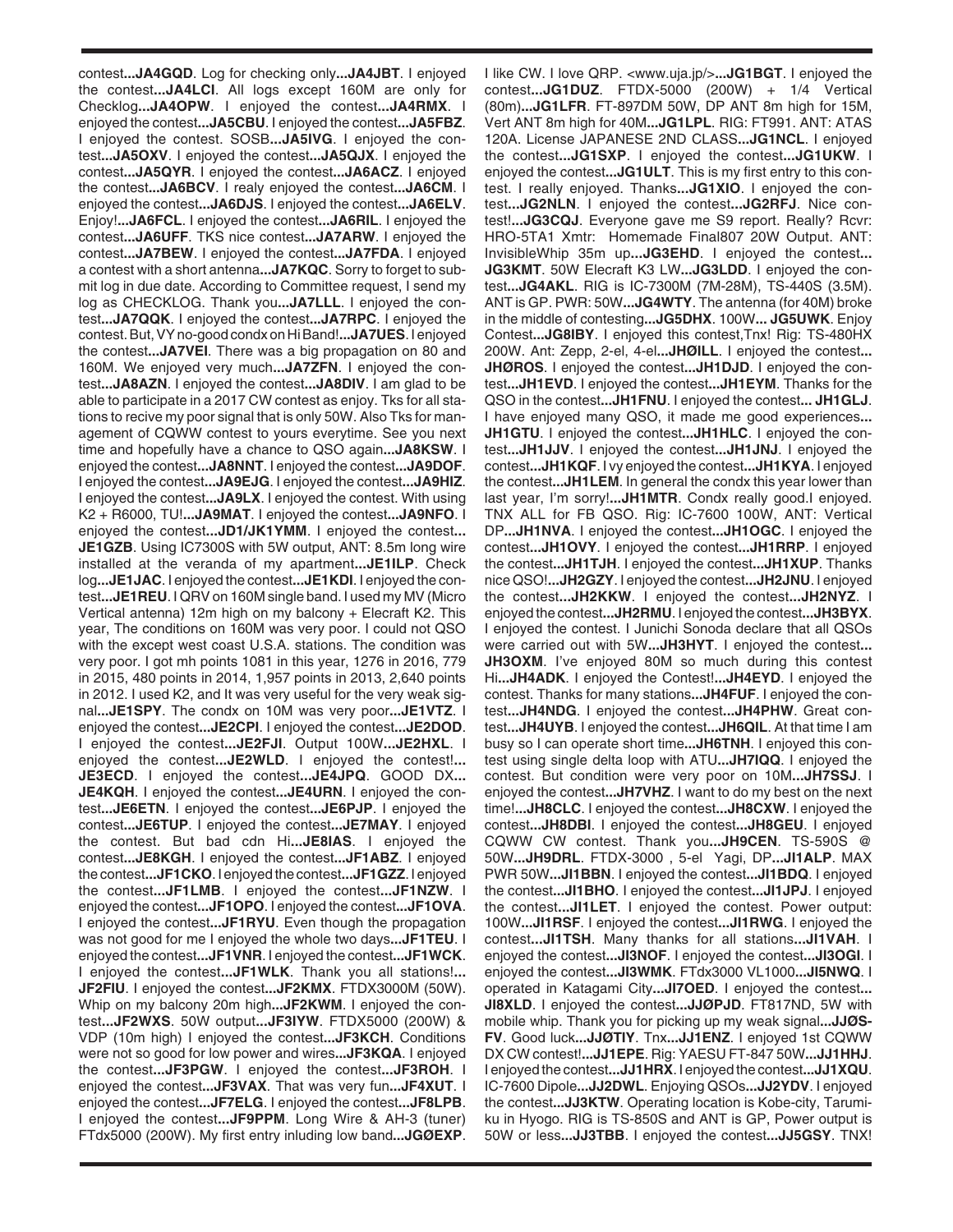Very nice Contest!**...JJ5HUD**. Power 200W**...JJ7PMS**. I enjoyed the contest**...JK1FZR**. RIG: IC7300. ANT: 5-el YAGI. Operator's License Japanese 1st class**...JK1HIY**. I enjoyed the contest**...JK1LSE**. 200W INV V**...JK1LUY**. I enjoyed the contest**...JK1ODA**. I enjoyed the contest**...JK1THE**. I have operated power in 1W and 10m high mobile ant from Japan. Using FT817. Thanks to pick up my weak signal**...JK1VOZ**. I enjoyed the contest**...JK1WSH**. I enjoyed the contest**...JK2EIJ**. It is very rare that "JK3GAD" is active on CQWW as I usually participate as one of multi-op station from somewhere. Well done to all who copy my callsign without requesting repeat! No antenna for 10M, however, nice to work several Pacific station on 15M antenna without tuner. Luckily I did not damage radio! Attempt to tune 80 and 160M failed with Heathkit SA-2060 tuner with 40M dipole. 20M is 2-el and 15M is 4-el both 15m high. Nice to work so many familiar callsign from JA. It is typical low sunspot propagation as 40M is usable 24 hours. Unfortunately most of 40M signals were buried on high level of noise. Casual participation with lots of family duty so there were QRM from baby as well. 73 Kazu MØCFW, MJ5Z**...JK3GAD**. I was in good condition when operated in 40M! It was very interesting**...JK3NSD**. PWR: 5W QRP ANT: 3-el monoband Ygai  $(^{\wedge} \wedge)$  Many thanks to all who were patient with me pulling QRP calls. Every QSO is appreciated. Operating QRP & homebrew antenna was great fun, but sometimes (often?) frustrating. CNDX was so so. No Africa, no Caribbean either**...JK7DWD**. Rig: K2, Ant: 20m high HB9CV**...JK7UST**. I enjoyed the contest**...JK8VPQ**. I'm sorry to be late for submitting the log**...JL1JJD**. I enjoyed the contest**...JL1QQA**. Rig: FT1000MP 100W. Ant: Expanded Double Zepp at 22m high**...JL2LPX**. I enjoyed the contest**...JL4DJM**.I enjoyed the TEST. CU Next Year!**...JM1DPL**. I enjoyed the contest**...JM1LRA**. I joined the CQWW Contest for the first time**...JM1PIH**. I enjoyed the contest**...JM1XMH**. Worked by QRP, TEN-TEC 1340 (3W), MFJ-1640-T (Whip). Please refer to <www.qrz.com/db/JM1XTB>**...JM1XTB**. KEY: begali, RIG: Yaesu FT-2000D**...JM3AAN**. I enjoyed the contest**...JM8EUX**. I enjoyed the contest**...JM8LND**. I enjoyed this contest**... JN1DNV**. I enjoyed the contest. IC7200, 100W, 10m high DP**... JN1VFF**. The actual maximum power output used is 5W**...JN3DMJ**. All logs except 20M are only for Checklog**... JN4MMO**. RIG: FT-2000D, ANT: 8m high HB9CV DP**...JO1SIM**. IC-7300M (50W) Loaded wire**...JO1WIZ**. I enjoyed the contest**...JO2FBV**. I enjoyed the contest**...JO3QVT**. I enjoyed the contest. I want to do more QSO next year**...JO7RAA**. TX: YAESU FT102 50W. ANT: 7MHz: DP, 21MHz: GP, 7MHz: DP, 21MHz: GP**...JP1KLR**. Some QSO on 15-20-10M. These are checklog**...JP1LRT**. I enjoyed the contest**...JP2XYT**. Checklog**... JP3BEE**. I did my best but felt to improve my skill for next contest**...JP3QAO**. Thanks for providing many oppotunities to work FB DXers on 40M!**...JP7DHE**. I enjoyed the contest. My new amp worked very well**...JQ1ABC**. I enjoyed the contest**...JQ1ARQ**. I enjoyed the contest**...JQ1CIV**. It was short time's participation by physical condition badness**...JQ1COB**. I enjoyed the contest**...JQ1PCT**. See you next year!**...JRØBQD**. Many thanks for the nice contest**...JRØBUL**. I enjoyed the contest. FT-817ND 5W output & G5RV (ZS6BKW) Antenna**... JRØGFM**. I enjoyed the contest**...JR1AQI**. Good condx on 40M**...JR1EMT**. I enjoyed the contest. Thank you**...JR1JCB**. I enjoyed the contest. JST-245/DP ATU + Wire**...JR1LEV**. I enjoyed the contest**...JR1MEG**. It is good chance to check my all ANT!**...JR1MEU**. The condition wasn't good. I enjoyed having QSOs. The maximum output power in the contest was 5W**...JR1NKN**. 2.5W Portable**...JR1USU**. Sorry to be late. Because I was sick in bed. Checklog**...JR1WJM**. I enjoyed the contest**...JR2ALA**. RIG: YAESU FTDX5000MP + AMP. ANT: YAGI, DP, EH**...JR2AWS**. I enjoyed the contest**...JR2BYJ**. I

enjoyed the contest by QRP**...JR2EKD**. I enjoyed the contest**...JR2MIN**. TS590, YP-3**...JR2MIO**. TU es 73!**...JR2NMJ**. I enjoyed the contest**...JR2PMT**. I enjoyed the contest. Thank you for sending email to me**...JR2TDB**. I enjoyed the contest**... JR2UBS**. I enjoyed the contest**...JR3KQJ**. I enjoyed the contest**...JR3OYH**. Enjoyed QRP participation. See you on the band, Tks!**...JR4BYH**. I enjoyed the contest**...JR4CTF**. This year I can't operate full time because of my job. But I enjoyed. Thanks all**...JR4CZM**. I used QRP (5W) RIG**...JR4DAH**. I enjoyed the contest**...JR6AG**. I enjoyed the contest**...JR6CSY**. I enjoyed the contest**...JR7ASO**. I enjoyed the contest. Worked over 4 hours**...JR7OEF**. I enjoyed the contest**...JS1BXH**. RIG: Yaesu FT-2000D + IC-PW1 PWR: 1kW ANT: 3-EL Quad. Many troubles occurred this time.I gave up**...JS3CGH**. I enjoyed the contest**...JS6RRR**. I enjoyed the contest**...JS6SCC**. I enjoyed the contest**...JS6TGX**. OPERATED A REMOTE STATION IN KAILUA-KONA, HAWAII VIA THE INTERNET**...KH6HGP**. Thanks to Alex, KH6YY, for letting us use his station and newly upgraded 2-el 80M Yagi. Stations in EU were happy, too**...KH6J**. Condx were predicted to be good, I agree to that Condx were very good on 40M during contest Enjoyed the contest, back next year!**...LA2AB**. CHECKLOG**...LA3LJ**. Just for checklog**... LA5FBA**. Thanks excellent contest! 73**...LA6XI**. Had a lot of fun**...LA8AW**. Wires only**...LB3RE**. N1MM**...LU1DZ**. TNX FOR ALL. SEE YOU NEXT YEAR!**...LU2WA**. Dipole - 1 Kw**...LU3CT**. I did work this contest with a "Plan B" EFLW, 10m long, vertically hanging from my shack window, about 0.5m from building wall! Prop was very good indeed!**...LU8EHR**. Just picked up some DX and friends**...LX1ER**. 50% Bavarian Contest Club / 50% Rhein Ruhr DX Association**...LX7I**. 24 hours**...LY2PAD**. First QSOs for LY5XX in CW. LY5AA (team leader) LY5XX (YL) LY5OO (XYL)**...LY4O**. DXCC 100 countries in first 100 minutes!**...LY5W**. Thank you for great contest! 73**...LZ1DPN**. Very bad condx for my 90W, no good antenna and local electric "smog"**...LZ1IA**. VERY BAD PROPAGATION FOR 15 W + DIPOLE**...LZ2OQ**. Nice contest! TNX!**...LZ2ZG**. 29.03.2017**... LZ4AW**. GJØB was a pirate operation used with neither my permission or knowledge**...MØB**. 60W to a 30m dipole + ATU. It's been a while since I operated from my small home station and I enjoyed it! Nice conditions to the U.S. on Saturday early afternoon especially**...MØBLF**. Main antenna is down so made do with wire OCFD**...MØCVO**. Just giving a few points out this year**...MØHOM**. 73**...MØIPU**. Rubbish Conditions**...MØMPM**. My first entry to CQWW, at G3LDI's shack**...MØPTO**. Checklog only**...MØSHM**. QRT due to TVI. Great event, looking forward to 2018 event, TXN all 73**...MØTCL**. This was not a serious effort - I was asked to submit a log - and have obliged**...M4X**. Very busy on Saturday, slow to start on Sunday and closed early**...M5D**. First contest from new QTH. Temporary antenna: Folding Antennas hexbeam at 9m/30ft. Contest goal was different this time – not maximising score or winning a category, but to evaluate the new site under real contest conditions with a small antenna. Had tons of fun working as many mults as possible to test at many azimuths & distances. Not scientific, but a great way to play radio!**...M6O**. Our second outing as a multimulti in CQWW CW. Great fun and some super DX worked**...M6T**. Pretty much worked 40M dry**...M6W**. FTDX5000, 100W + Hexbeam at 15M. Local skimmer only as cluster only populated bandmap with unworkable spots**...M7X**. First license dec 2015**...MMØRYR**. Another challenging, limited time CW entry for me**...MM1E**. Good condx, thanks to all who worked me. Now back to work :-(**...MM3T**. Thoroughly enjoyed my first semi serious CW contest. Thanks for all QSOs and to all ops that took the time to persevere with my poor CW and adjusted their CW speed to mine. To those that didn't "have a heart!" SD worked faultless again, highly recommended**...MM4D**. First serious con-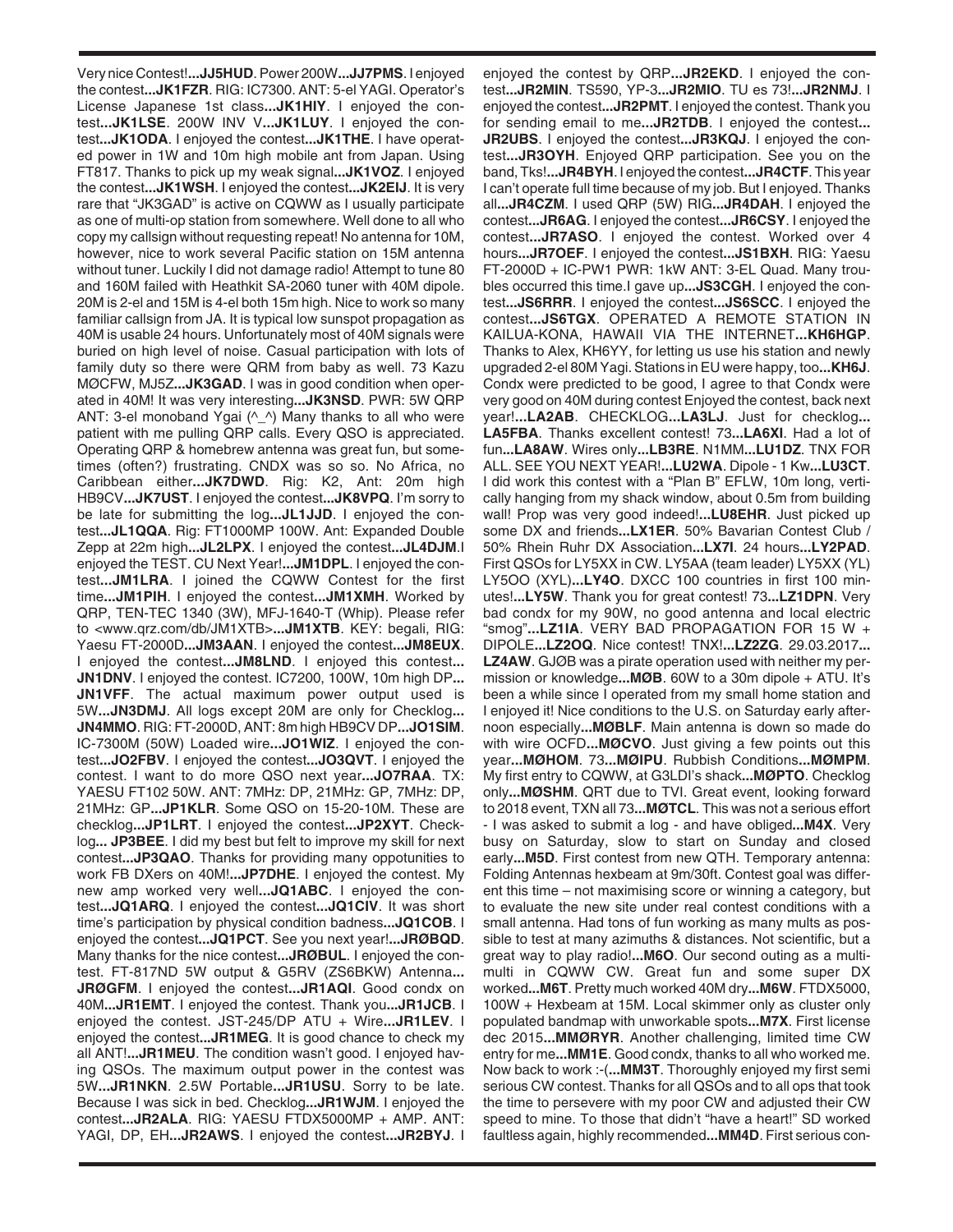test since getting new Icom 7300. 40M vertical element of DX Commander multi-band vertical antenna used at 5/8 on 15 and quite effective at cracking some serious pileups for some of the DX worked. Steep learning curve but very enjoyable. Started off unassisted but wanted TO enjoy the contest and switched to assisted a couple of hours in to maximise the fun. Some good conditions to Caribbean from my little corner of Wales with many islands worked. Highlight of the contest was being called while running by NH2DX for double mult and personal ATNO**... MWØBRO**. Very few North American stations heard. S&P only SD made logging easy**...MWØIDX**. Great long path conditions on 15 and 20M**...NH2DX**. Using a generator but I needed some CW therapy after Hurricaine Maria**...NP4G**. 80M was really great Saturday night**...OA4SS**. Hade a nice weekend in east Austria close to the hungary boarder. Conditions wasn't too bad, so I managed to work some DX. Single band 80M is a nice experience with a good antenna and excelent QTH in Austria. See you next year from**...OE/DJ6OI**. Tx Power 5W**...OE1XTU**. Surprising what is possible with 100W from a good location but still a lot of room for improvements. Unfortunately we were not able to man the station with 2 operators for the full period, so we lost many multipliers**...OE2S**. If something wrong – take it as a Checklog. 73 Charly**...OE3KLU**. Yaesu FT 817 5W**...OE3VET**. Glad to meet so many well known operators and friends. Had fun handing out points. Due to QRL very tired and not able to participate full time. We need more sunspots, right?**...OE5OHO**. CQWW Contest Teilnahme OE6XUG mit OE6U, Teamleiter OE6RDD**... OE6U**. Nice cndx on 160-80M, 40M average, 20M poor, 15M quite ok for multipliers, 10M special Es to Europe both days. We had a couple of technical issues in the beginning and lost one amplifier before the start and almost lost an other one in the first minutes. Thanks for QSOs!**...OF1F**. Rig IC-735, PWR: 90W, ANT: 4-el quad**... OF1TN**. Rig: IC-735. PWR: 90W Ant: 4 gp Suare**...OF5UFO**. PJ2T was splendidly persistent in digging out my sig on 80. Mni tnx!**...OF5YU**. HI GREAT WEEKEND SEE YOU 2018 CQWW CW CONTEST 73 DE JUHA**...OF6GAZ**. DX conditions could have been a bit better. The most surprising thing was when I heard and worked some Caribbean and US stations on top band on Sunday morning around 0630Z. 6Y3M and YN2CC were very strong on my low inverted V**...OG6N**. Many thanks for the contest. 73, cuagn in 2018**...OG9R**. Not serious Fun operation. Thank you for organizing the contest**...OHØV**. Rig: IC-735. PWR: 90W, ANT: 4-el quad**...OH1TN**. Ant: 2-el Optibeam Rig.Elecraft KX3**...OH1Z**. Rig: Kenwoood TS180S, antennas Cushcraft R5 vertical and W3DZZ trap dipole. Thanks for the contest next year a new try**...OH2HZ**. IC-756 ProII, max. 5W, OpTime 11 hours 80/40M Trap Dipole, TA-33M 10/15/20M Stats - 268 QSOs, 341 pts, 27 zone multis, 108 dx multis DXCC/WAE entities 58, WAZ zones 11**...OH2LU**. Great contest, good condx! 13h online. GP antenna 10m up**...OH3GGQ**. ALL ANTENNAS ARE WIRES**...OH3K**. Well, I knew SOSB 15M (A) won't be easy at this stage of sunspot cycle from the high latitudes (63N). And sure a minor magnetic disturbance just couple of hours before the contest didn't help it either. Thanks to these factors the propagation across a polar area towards USA/Canada, Pacific and Japan was more or less blocked on 15M for the first 30 hours of the contest. After the first 24 hours of contest I had only 8 JAs and 10 W/VEs stations in my log. Saturday was mainly S&P as CQing didn't produce much QSOs. Luckily the propagation got better Sunday morning and finally I was able to run EU stations several hours. There were a short opening towards North America on Sunday afternoon but signal strengths were rather poor. The East Coast big guns were only S5-6 at their best. I was hoping to have a good night time openings via the polar path to North America, Pacific and Japan but it wasn't producing much QSOs this year. Just after the contest

started at 02 a.m. local time in Friday night I got JA7NVF & JH8SLS and RA0FF (Zone 19). Saturday night VE7VR & WJ9B (both Zone 3) and WØSD (Zone 4) went into the log around midnight. Just few hours before the contest ended on Sunday night A31MM started to draw a faint signal line on the panadapter. Finally I managed to log him around half past midnight local time as a last QSO in the contest. Around the same time I also heard NH6JC but he was too busy with W/VE pileup. Most probably I also heard 5W1SA at the same time but he was audible only a very short time and too weak to copy properly. During the Sunday evening and night I heard dozens of other W/VE stations but they were mainly doing S&P, or not able to copy me. Several stations I called e.g. KØRF, W7RM, and NK8Q started to rotate their antennas to completely wrong direction most probably because they didn't believe the caller was from EU. Missing Zones: 1, 6, and 40 The contest setup was FTdx5000  $+$ OM2500A / 1.5 kW and 3 x Hy-Gain TH7DX. CU in next year! Jari, OG6A**...OH6QU**. FT-990, OCF-dipole 80-10M @13m. Many thanks for all QSOs!**...OH8KA**. YAESU FT-950 / 100W, DIPOLE**...OH8TU**. Yaesu ICOM IC-746, 100W, W3DZZ**... OK1APY**. TS-480SAT, LW41m up 25m**...OK1AY**. Straight Key TNX FER NICE CONTEST**...OK1DZD**. TS-450S, DIPOLE**... OK1FLC**. RIG: TS480, Lin-500W, ANT: Gp, Dipol**...OK1IE**. FT1000MP MK5F INV L**...OK1JOK**. RIG: FT897D, ANT: DIPOLE**...OK1LL**. IC-775DSP, YAGI, 100W**...OK1LO**. I enjoyed every minute of 9 hours spent in the contest. Thanks to everybody who was able to copy my QRP sigs!**...OK1NF**. Rig: Transceiver Kenwood TS-590S 100W, ant 15m LW**...OK1PX**. TS-590, ACOM 1010 (650W), 3-el tribander, invert V**...OK1VK**. Rig: FT-897D 95W. Ant: LW 34m / Dipole FD4 40.5m only UP6- 9m My AGE 84 Years SRI GB OMs**...OK2BJK**. TS-820m, ant: LW**...OK2BRQ**. Rigs: IC-756 PROIII 100W, Antenas: Windom FD5**...OK2MBP**. Transceiver: FT950 (Power 100W). ANT: vert. CP6 , FD4**...OK2PBG**. I have broken my own score record from 2014**...OK2QA**. Rig: 100 W - K3, aer 54 LW + 3-el tribander. Condx not so good, but i wkd in this contest only for pleasure to 100 QSOs in each band. but on 28 i hrd only three stations and not any QSO**...OK2QX**. GOOD CONTEST WITH MANY STATIONS. SEE YOU AGAIN FRIENDS. TCVR: YAESU FT-897d 35W, ANT: GP**...OK2SWD**. tcvr: TS590, 100W, ant: GGP7DX**...OK2TBC**. RIG: Kenwood TS590SG, lowered power to 5W QRP. ANT: vertical 15m**...OK2VWB**. Just checking**... OK2WMC**. OK5Z QTH**...OK3C**. TS-590, ACOM 1010 (650W), 3-el tribander, invert V**...OK3TM**. LP, TRX FLEX 6500, 100W, Antenna 2x27m Extended Zepp**...OK5M**. Rig: TS-590, ants sloper 41m and dipole 2 x 5.8m**...OK5NW**. GOOD CONTEST WITH MANY STATIONS. SEE YOU AGAIN FRIENDS. TCVR: YAESU FT-897d 35W, ANT: GP**...OK5SWL**. FT2000 100W, Inv V**... OK7T**. KX3 5W LW 42m**...OL4W**. 2-el Yagi, PWR: 500W**... OL5B**. Very nice category! I would appreciate also Assisted - 24 hours with SO2R possible**...OL5Y**. Tcvr: ICOM 735 out 90W. Random wire + LC matchbox**...OM3BA**. Rig: FT-277ZD, max output 100W, Ant: Dipole inverted V**...OM3CDN**. RIG: FT-897D, ANT: MLA APPROX 1M DIAMETER, PWR: 25W**...OM4ANO**. Yaesu FT-1000MP MARK-V Field, ANT: G5RV**...OM4O**. 100W, deltaloop**...OM5WW**. Trx: Kenwood + PA 500W, Ant: homemade HF6V**...OM8HG**. TS590S, Ant: GAP TITAN DX, PWR: 100W**...OM8LM**. FT-2000 Dipole**...OM8ON**. Used IC-703, PWR: 5W, ANT: GPM1500 (vertical) and EndFed 73 de Pat**...ON2AD**. KX3 3W, ANT: 80/40M DIPOLE @ 2M AGL**...ON4ANE**. FT5k @ 100W**...ON5JT**. It was a good contest with much activity. The condx on 80M were good so I could work many stations. My morning hours were the best and I could work a high QSO rate. 10 and 15M were not good with only a few stations. I enjoyed the contest. 73 Leon**...ON5WL**. A VERY NICE CONTEST**... ON6LO**. Very nice test many exotic call**...ON7CC**. Very bad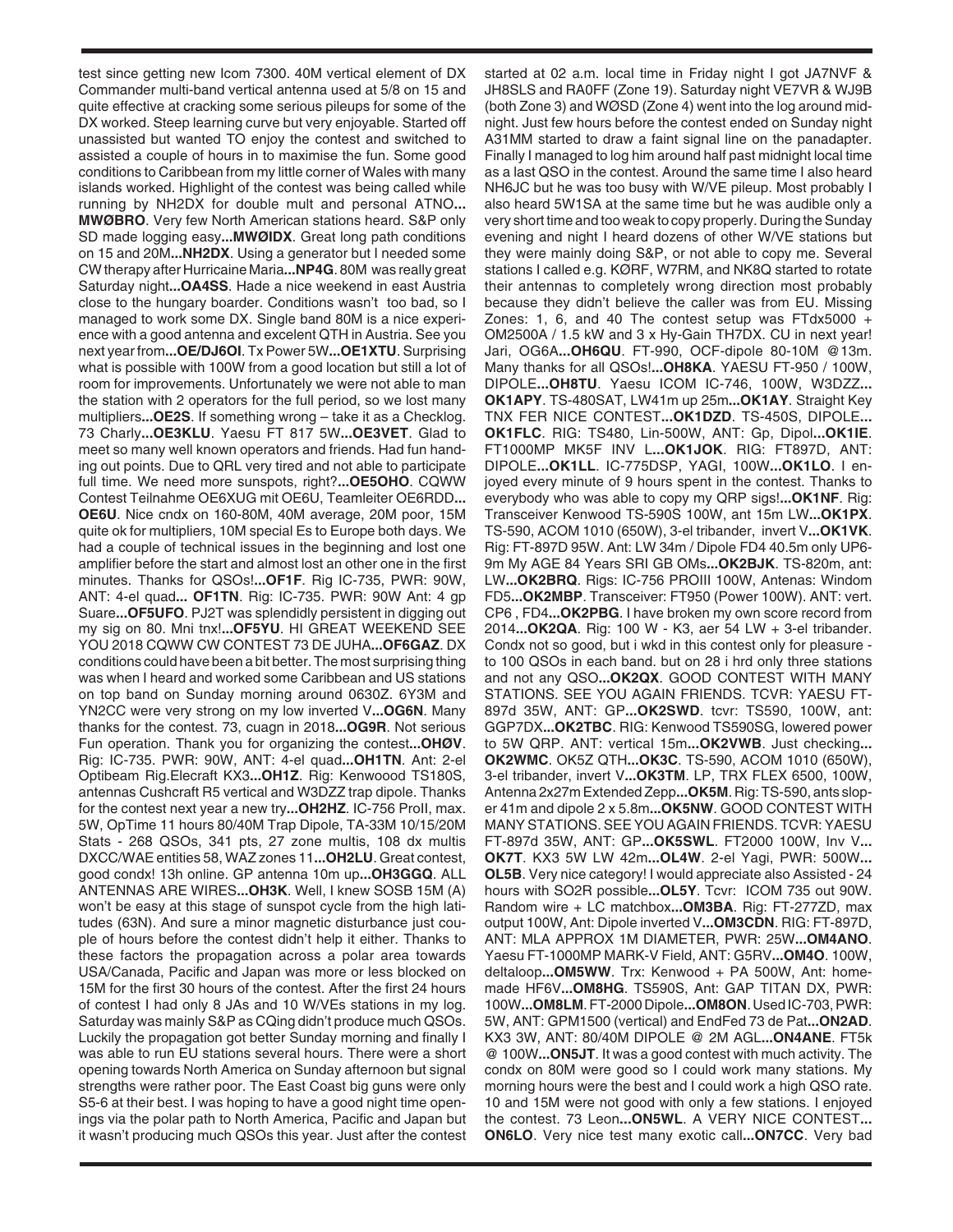cndx**...ON7KEC**. I had time limit, but fun**...ON9EEE**. FT-950 40W, ANT: R8 vert + W8010 Dip**...OP6AT**. My new 80M setup was working great! Missed some easy zones, but I'm happy with the results. Hope to see you next year!**...OR3A**. OP. ON8VM**...OT1V**. Poor conditions and high QRN level from snowstorm, sorry I was not able to copy all that called me**...OY1CT**. Nice to partipate in this contest. Very good help in SD with logging**...OZ1THC**. RIG: Elecraft KK3/P3, PA Solid State 600W, ANT: 80M Vertical Loop for 40-80M and 160M. Hexbeam for 10, 15 and 20M**...OZ3SM**. We had a great time, for the first time with a 4-square for 80M rgds from the Danish Contest Academy - OZ5E, OZ1ADL, OZ1ETA, OZ1FJB, OZ1IVA, OZ1LCG, DJ6GI**...OZ5E**. Quite fair ConDX, however nothing heard from OC this time. Did cross the pond a couple of times, North Africa and the Middle East presented some good contacts too. Europe was well represented, south of my position. Antenna worked well, full 1/2-wave vertical dipole 20ft. agl**...OZ6OM**. NO LUCK ON 10M, AND 15M WAS POOR HERE**...OZ8CT**. Powerline noise killed it**...P4ØC**. Thanks for the nice contest. First time more than 950 QSOs**...PAØCMU**. What a difference to work this contest as PAØJLS instead of PJ4LS. Many tnx to all radio friends**...PAØJLS**. Early closing of 21 MHz band did not permit more QSOs as taking care of XYL had priority. Somehow started out on wire antenna first day which was no big success, switching error taken care of Sunday made going slightly easier but century could not be realised with the breaks. Maybe next time will have a go on another band**...PAØMIR**. I made 31 QSOs with QRP and QRPp on 20, 40, and 80M. It was not always easy by slow QSB. My antenna is an end fed that is sloping down to the east The antenna is fed by twin lead, that acts as an impedance transformer. The antenna works also on 80M using linear loading. Thanks for the activity in the contest**...PA1B**. Very nice contest, thanks all hams!**...PA1FP**. Great contest, really! Excellent operators and good atmosphere**...PA1HR**. Good activity but bad conditions on 10M used SD for post contest logging**...PA2CHM**. Band conditions: 10 and 15M way below normal**...PA2RU**. Nice contest**...PA3CJP**. I really enjoyed the contest, it was fun to participate. See you all next year!**... PA3DAT**. No fun this year, many ill-mannered East block and south European QRM stns. 73s Gerrit**...PA3DJY**. Good to work CQWW this year on CW and 80M only**...PA3DTR**. From my holiday location, Schouwen-Duiveland (JO11WR) Used a barefoot FT847 + FD4 or longwire antenna**...PA4EL**. New personal achievement for me!**...PA4M**. Nice contest. With 650 QSOs this is my longest contest. 73, Tonnie**...PA9CW**. Nice to work states side with QRP on 80M. Antenne wire on fishing pole**...PA9M**. Only 1 vertical antenna**...PBØACU**. Nice contest again, looking forward to next year! K3 at 100W into a 5-band, end-fed dipole**...PC8E**. Nice contest. still learnig Morse code**...PD3OES**. Dear OM/YL, All QSO made by me with QRP. Great to work you all. QSL pse via bureau. Cu all. <www.pe2k.nl> 73, Adriaan**... PE2K**. Rig: Yaesu FT-450D, ant: 2 X 20m wire and homemade tuner**...PE4A**. S&P most of the (limited) time. Conditions on Saturday were quite miserable, but Sunday was better, in particular 40M in the evening. Had fun, so see you next year**...PF5X**. Thanks for this weekend!**...PG2AA**. Took my trusty old heathkit HW-8 to a nearby field along the river and put up a groundplane. Kind of dissapointing to only see shortskip on 40, but it was an hour full of fun!**...PG4I**. Contest from PJ4G QTH. Radio is Icom 756 Pro-3 and Ameritron AL-1200 Amp. Antennas are C31XR, rotated at 60 feet, X19 at 50 feet, C3E pointing South, and C3 at 90 feet (Rotated)**...PJ4E**. Pileups truly amazing in size and in complexity in Bonaire**...PJ4I**. I enjoy each moment. 73 and thanks to guys!**...PP5EJ**. I want to thank you all. It was great!**...PR2W**. Nice to get the usual team together once more. Company of good friends compensates for the poor propagation. A few weeks ago, Rodrigo's (PY2KC) brother suddenly passed passed away, and we were very pleased to have him back to our team again**...PS2T**. PPG, abt average. Nex DXCCs. Nice contest!**...PT5N**. Very Good Contest!**...PT8CW**. Nice Contest!**...PT8SBR**. First license in May 2016**...PU4ENY**. License 26/05/2015**...PV8AJ**. TU Guys, 73**...PY2CAT**. 2016-12- 19**...PY2FRQ**. Licensed since August 2017**...PY2UDB**. Tks FB test. I see you next year**...PY7OJ**. TNX 73!**...RØAA**. 73!**...RØSBZ**. Radio amateur licence number AP-15-00079, date of issue 14.01.2015**...R1BCO**. First licensed 2017.03.27**... R1BEL**. TNX 73!**...R1BP**. Rig: ICOM 718, 100W, Ant: 80m Quad all band 10m up**...R1QE**. 73**...R1TE**. Licence AP-17-00299 from Feb 6, 2017**...R1ZM**. TNX 73!**...R2FI**. Yaesu FT-2000**...R2GM**. Elecraft K2 Flex-1500 Wire Antennas**...R2LAC**. SunSDR-1, 5W, GP**...R2OM**. TS590S, Dipole, KT34XA**...R3FC**. TNX 73**...R3LB**. MNY TNX, 73**...R3LC**. GL! 73!**...R3PIQ**. TNX 73!**...R3RK**. TX FT-450D 100W, ANT: Windom and GP**...R3VL**. Thanks everyone for the contest!**...R3XA**. FT-450, ANT: Delta 84, HF-6**...R3XAA**. TNX 73!**...R3YAP**. Check Log**...R3YC**. Tnx for Contest! 73!**...R3ZV**. FTDX 3000d. Ant: Dipole all band**...R4AC**. IC-7000 and LW**...R4HBM**. RIG: TS-590S, 100W, ANT: loops CU in 2018**...R6CW**. 73!**...R7AC**. 100W, 4-EL YAGI**...R7CA**. TNX QSO CQWW CW**...R7FF**. TS-590S + PA 300W, ANT: G5RV**...R7KO**. TS-870SAT, ANT-DL, LW**...R7KX**. 14 April 2016**...R7RAG**. TNX 73!**...R8LO**. TS590SG, PA-1kW, 4 ant on 7 mHz**...R8TT**. 27 01 2015**...R8WC**. Many tnx! TS-590S, 90W, SAY 3-7 on 20, 15, 10M, dipole for 40 & 80M**...R8WO**. 73!**...R9CD**. RIG(s): IC-756 PROIII; ANT(s): DELTA LOOP, INVERTED VEE**...R9UG**. 73!**...RAØLMK**. Marmara Sea, Black Sea, Maritime Mobile, IC-7000, 100W, Dipole Ant**...RAØLQ**. TNX 73**...RAØUF**. IC-718 Delta Loop 10-80M**...RA2FO**. TNX 73!**...RA3AL**. Yaesu FT-450, 100W, dipole**...RA3DGH**. 73!**... RA3EA**. CU AGN es 73!**...RA3RLJ**. FT-dx3000, In.V 160/80, GP on 40 & 20M**...RA3ST**. TS-950SD, Delta Loop 80M Vpol, Inv. Vee 160M**...RA3WT**. 73!**...RA3XCZ**. I used only 5W and Magnetic loop antenna. Thank you very much for the contest. All the best from Russia and 73!**...RA3XEV**. FT-817, 5-EL YAGI**...RA3XX**. TNX,73!**...RA4CL**. 73!**...RA4DR**. GOOD CON-TEST**...RA4HBS**. TNX es 73!**...RA4PQ**. 73!**...RA4Y**. TNX! 73!**...RA6AN**. Radio: YAESU FT-950-50W**...RA9AFZ**. FT897, LW, MO06AQ**...RA9DP**. 73!**...RA9UAD**. TNX 73!**...RA9YUI**. Icom IC-746 Pro, ANT: XL222W22**...RC7LS**. FT-920 Inv.v**... RD1T**. TNX 73!**...RD3MF**. Kenwood TS-590 Hy-Gain AV640**... RD4AM**. TS480, Windom**...RD8O**. 73!**...RD9CX**. TRX Elecraft K3, PWR: 100W, ANT: XL-222**...RD9DX**. 73**...RF9C**. 73!**... RG3P**. SOUTH SHETLANDS, VP8/H**...RI1ANO**. KENWOOD TS570 PA 500W, GP**...RK1PWA**. Kewood TS-590S**...RK3Y**. YAESU FT-920. PWR: 400W**...RK4PA**. Checklog**...RK8A**. TNX 73!**...RK8W**. 73!**...RK9AK**. NEED TO CHANGE A QSO POINTS METHOD! ALL QSO WITHIN SAME DXCC ENTITY SHOULD BE COUNTED! REMOTE SKIMMERS IS ALLOWED BUT WHY NOT ALLOWED REMOTE RECEIVERS WITHIN 100-KM RANGE?**...RL6M**. TNX. 73!**...RL6MF**. TNX 73!**...RM2R**. TNX FOR CONTEST!**...RM3G**. Tnx! 73!**...RM4HZ**. 73!**...RM4R**. TNX! 73!**...RM6AA**. Good test, bad propagation, all tnx for QSOs, cu next year**...RM9RZ**. Tnx**...RN1CW**. PWR: 150W; ANT: 6-el 3 band YAGI; VERTICAL 15M, 20M; DIPOLE 40M, 80M; LW 160M**...RN2FQ**. Very nice contest!**...RN3AAB**. Elecraft KX3 5W, Inverted Vee**...RN3ANT**. 73!**...RN3DKE**. Tnx**...RN3K**. Icom 760 Pro, Inverted V 40/80, Sloper 20 & 15M**...RN3S**. 73!**...RN3YA**. SDR-1000, PA homemade ETW 350W, TB antenna AD-335 (10/15/20M)**...RN4CA**. 73!**...RN7A**. 73!**...RO5F**. TNX 73**... RO5O**. 73!**...RTØO**. OMNI-6, PA 1000W, GP, Paper log and then TR4W. 73!**...RT3A**. Worked SO2R, IC-7600 and FT-1000D (5W), Ant: 2-el QUAD, 3-el YAGI, Delta 165m, all band 40M, 6 el Caliniar 80M, 4-el Caliniar**...RT4W**. 73!**...RT5C**. TNX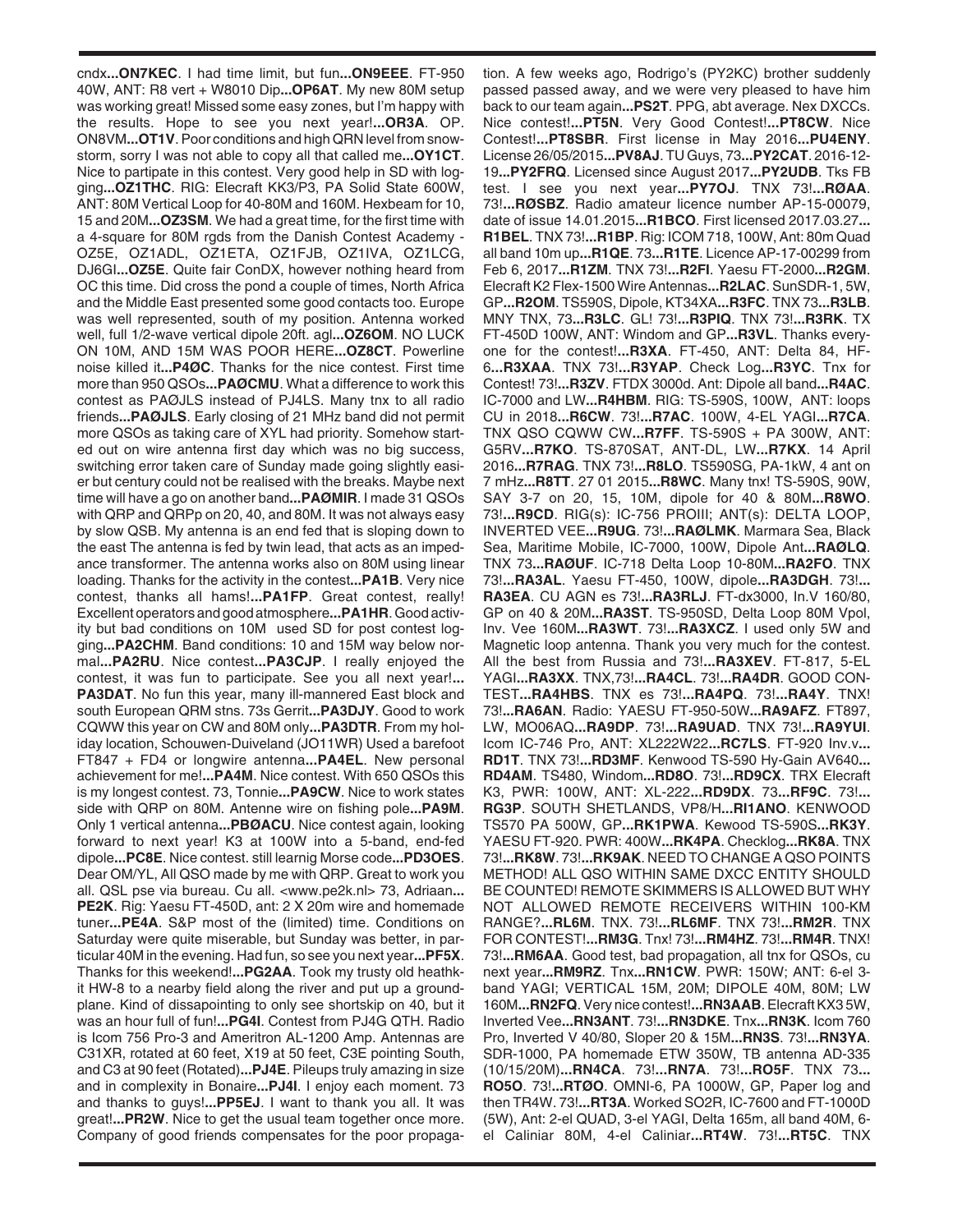73**...RT9YA**. To Contest Committee: As you can see I started almost 1 hour later due to a lot of technical problems. And I couldn't get CAT interface working right. Thanks for your appreciation. I was NON-ASSISTED**...RU1A**. 73!**...RU3VV**. 73**... RU3WR**. IC-746, Delta loop, RH-4010**...RU3XY**. Yaesu FT-857D**...RU3YAA**. CHECKLOG**...RU4H**. RIG(s): K3; ANT(s): GP, 3-el. yagi**...RU9CK**. TX 5W, ANT: Magloop indoor**...RV3DBK**. I used xtal TX one transistor KT315 only 35 mW output to 2-el beam**...RV3GM**. Rig: IC-718, Ant: LW 40M**...RV3PN**. TNX 73!**...RV3ZD**. 13.10.2015**...RV8W**. 73!**...RWØUM**. Yaesu FT-2000, PA: 500W, Cushcrsft R8, AD335 Yagi, IV**...RW1C**. SW20 (KIT) PWR: 1W , PFR-3, PWR: 4W, ANT: vertical**...RW3AI**. FT-897, dipole 40M**...RW3VM**. TRX: IC-746 PRO, 100W. ANT: GP-AV5 Dipole**...RW3X**. FT1000-MARK5, PA 400WT, DIPOLE GP**...RW3YA**. CHECKLOG**...RW9RN**. 73**...RX1AG**. IC 746, mini LW abt 5m**...RX3VF**. Always glad to hear old friends. See you soon. 73!**...RX7K**. Icom 756 PROIII, 5W Output to Wire Antennas**...RY3RWA**. Tnx**...RZ3QM**. As usual, heavy snow storm, Monday for 2 hours hy QRM**...S5ØR**. Running 200W into Cushcraft R-7000 and short vertical for 80M**...S51DX**. Working from my home location with my FT-2000, 9m tall vertical. Strange conditions, with strong wind and rain with cold weatherfront passing by on Saturday night, but no lightning nearby. With low power, and only vertical antenna I had to fight for every QSO. Only on Sunday morning on run, I've got real unexplainable pileup. Nice contest with a lot of strong signals, some of them too strong. See you next year**...S51J**. TS-940S 2x fuchs antenna one ~42m second ~78m long. tnx qso best 73 cuagn**...S52FT**. IC-775DSP Reduced Power (5W), Lazy Loop (160m Long, 6m High). Hand keying. 73! Puby**...S53AR**. RIG: FTDX-1200 with 2 dipoles**... S54X**. Better write 75 words limit Twitter style!**...S56A**. FT897D @ 100W / ANT Inverted Vee 2x39m**...S57EA**. FT-847, ANT: 2 el "A" BIM**...S59D**. ANTICIPATED 5 HRS 26/11**...SAØBXV**. KX3, KXPA100, KPA 500**...SMØFPR**. RX Drake R4A(1966) TX Drake T4X(1967) Ant Long Wire 96m, 100 W. No computer or Internet support. Manual logging on paper during contest operation**...SM2CVH**. Checklog**...SM2KAL**. Only for fun this time**... SM2T**. 73**...SM5S**. Casual entry as time permitted, mostly running with some S&P**...SM7ZDI**. IC751A & AT500, FB-33 W-375**...SN5G**. TS480SAT + Vertical 8m high 80W**...SN5O**. Tks for super contest!**...SN6O**. TRX: TS940S 100W, ANT: LW FOR ALL BANDS**...SP1AEN**. 2-EL QQ 20-15-10M, 80 MONO BAND DIPOL, VERTICAL 7-BAND**...SP1DMD**. TS-990**...SP1JQJ**. TRX: IC-706, PWR: 100W, ANT: 7-el yagi**...SP1MWF**. TRX: FT817ND , ANT: D-ZEPP**...SP2FMN**. Vy fine Conest!**...SP2IW**. IC-735, Windom ant**...SP2MHD**. OT-16**...SP2NBV**. 100W Ant LW 27m on 160M and 80M GP on balcony 7Mhz to 28Mhz**... SP2WGB**. Ant: balcony GP 8m up , trx FT757**... SP3BES**. IC-765 + SB-220M, ANT Vertical, 3x Bev**...SP3GTS**. Rig: IC751A, PWR: 80W, Ant: Dipol**...SP4GHL**. Best contact NH2DX via long path**...SP5DDJ**. FT991, 100W**...SP5GNI**. PZK, SP-CW-C**...SP5ULV**. IC 735 100W**...SP6BEN**. Straight key, no computer, worked from summer house**...SP6JOE**. TB and V dipoles, all @ 14m high in town centre**...SP6MLX**. FT1000MP, ANT: VERTICAL**...SP7FBQ**. TRX: Icom IC-735, 100W, ANT: dipole**...SP8CGU**. TRX: FT-897, 80W, ANT: inv V, dipoles**... SP9BCH**. RIG: IC746 pro, PWR:100W, ANT: GP5. SW: fil2cbr conventer**...SP9BNM**. FT-897d/GP**...SP9CVY**. TrxL IC738 + PA ZZ750 400W, ANT: Quad 82m & CP6**...SP9EMI**. FT857, Inv L 13m high**...SP9FMP**. FT-857, ANT: Delta 84m, keyer ETM-4C, not CAT**...SP9GFI**. Trx: IC730 50W, ANT: Delta Loop 42m. Vy fine contest mny DX**...SP9KJU**. Trx: ic730 50w, ANT: delta 42m 1 el**...SP9MDY**. 73s!**...SP9R**. Very short propagation on 20M. 73 for all**...SP9W**. This is my first CQWW CW contest. Thank you all. What to do with this sign D1DX?**... SQ1PSA**. Single Operator, 20M Low Power Assisted**...SQ4O**. THANK YOU TO ALL FOR

GREAT FUN AND MAKE A QSO WITH ALL OF YOU**...SQ6ELV**. POOR CONDITIONS FOR LOW POWER STATIONS**... SV1CEI**. DR. FRIENDS, GREETINGS FROM ATHENS GREECE. BEST REGARDS ! 73. RIG: YAESU FT-767GX, ANTENNA: WINDOM INVERTER 80M**...SV1NZB**. Pikra DX Club Thessaloniki**...SV2BXA**. Pikra DX Club Thessaloniki**... SV2KF**. FT-2000 SPE Expert 1K-FA Inverted-L 27.5m total length. Tnx for all QSOs!**...SV5DKL**. 73**...TA2ACW**. 73 & TNX**...TA2BS**. IC-7600, 7-EL 3 BAND (20,15,10M) HOME-MADE YAGI**...TA3AER**. 73!**...TA4LYL**. Where were propagation on 10 on sunday? But till great moment to receive friends at home for the CQ Contest. Thanks for QSOs. Jean-Paul / F6FYA**...TM4Q**. Lots of familiar calls. I have done this contest for over 50 years**...TM5A**. Faced many issues with antennas and had to climb the tower under a heavy rain in the morning to fix them. Murphy was with us that weekend. However if we didn't reach all our goals, the first one -to have fun- was achieved**... TM7A**. Tnx all fer Contest, 73**...UAØAKY**. TRCVR: YAESU FT-2000, ANT: DIAMOND CP-6 AND DELTA LOOP**...UAØC**. KY-BUG, TX-500W**...UAØCID**. Thank you for the contest**...UAØD-BX**. RIG: FT-817, POWER: 5W, ANT: DELTA LOOP 80M BATTERY 12V 7AH**...UAØSBQ**. TNX! 73!**...UAØSDX**. Icom IC-756 PRO, ANT: dipole**...UAØUV**. Thanks for a nice time!**... UAØW**. TNX FOR FB CONTEST 73!**...UAØZAM**. 73!**... UA1AFT**. Homemade, 5W, Delta**...UA1CEG**. ICOM-718, PWR: 5W, MFJ 941E, ANT: LW 160M, INV VEE FOR 160,80,40M, HUSTLER**...UA1CUR**. IC-756 pro2 + 2-el Deltta / 90W**... UA1ZJV**. TNX 73!**...UA2FAK**. My rig is FT-450, 90W, LW ant (41m, 10m up), 73!**...UA2FBQ**. Some problems with tracking a Freq from CAT**...UA2FP**. 73!**...UA3CFM**. CHECKLOG**... UA3KW**. KENWOOD TS590 PA 500, GP**...UA3LAR**. TNX! FB contest! TRX: SunSDR, PA - 100W**...UA3NFI**. TNX! 73!**... UA3PP**. Kenwood TS-590S Ant: G5RV up 25m**...UA3QAM**. Tnx**...UA3QGT**. TRX: FT-897D 90W, Ant: InV, TNX 73!**... UA3QR**. TNX 73!**...UA3THY**. Kenwood TS-590**...UA3UBT**. TNX 73**...UA4FCO**. FT 2000, GP**...UA4PAQ**. 73!**...UA4QK**. FT-950, Yagi 20M: 3-el, 15M: 4-el, GP 40M**...UA4SBZ**. TRX: TS430V, ANT: 2-EL GP TNX 73!**...UA6BFE**. TNX 73**...UA6CC**. TNX. 73**...UA6HLN**. ALL OK!**...UA7G**. 73!**...UA9AGX**. TNX 73!**... UA9SMU**. Yaesu - 757SX**...UB5MBA**. TNX 73! GL!**...UK8IAR**. 10M QSOs for check log only**...UK8OM**. FT 950, Delta 20 Inv 40**...UN7PGA**. 73!**...UN8PT**. SUNSDR2**...URØHQ**. Elecraft KX3 #1407 PA 100W, ANT: Dipole up 15m**...UR3QM**. SDR-1000, 20W, ANT: G3XAP**...UR3QTN**. 50W**...UR3VJC**. 73!**...UR4IZ**. ICOM-718, ANT: IN.V, TNX 73**...UR4MF**. TNX 73!**...UR4MM**. Checklog**...UR4MVJ**. TNX for the TEST. Good Luck and 73s**...UR4RWW**. Sumy 40035 UKRAINE**...UR5AO**. TKS for Contest**...UR5EFL**. RIG: TS 870S; ANT: Cushcraft A3S, dipole, vertical**...UR5EPG**. ICOM-718, abt 100W, ANT: Windom**... UR5EPV**. Antenna Windom, Rig HomeMade, Pwr 1-4W**... UR5FCM**. Thanks for the contest**...UR5IFM**. Tnx for Contest!**... UR5LJD**. 73!**...UR5WX**. Kenwood-590 S**...UR5ZGY**. Using ICOM-718. Power abt 100W**...UR7CB**. Tks for the good contest**...UR7EC**. SW2011 RDX 20W. ANT: 80-10m WINDOM, 160m: INV-L, 20m: 1-el QUAD. UFB TEST! CQ TKS!**...UR7ET**. TNX FOR THE NICE CONTEST!**...UR7HN**. TRX IC-746, ANT: 1. GP 40-80M, 2. Sloper on 10-80M**...UR8GX**. FT-857, GP**... UR8QE**. FT 2000 + 3-el Yagi**...USØCD**. FT-990**...USØTA**. TNX for CONTEST!**...US1IV**. TEN-TEC OMNI-7 GAP TITAN DX**...US5EOI**. Icom 7000 Licence 28.12.15**...US5WAC**. TS-140S Power abt 50W**...US6CQ**. 73**...US7IB**. ICOM IC-706 MK2G, ICOM AH-4, wires. <www.us7ign.com/?p=1017> **...US7IGN**. ANT: TH11-DX END SLOPER**...US8IM**. 73**...UT1IM**. 73!**...UT1QQ**. ICOM IC-7000, 75W, ANT: Long Wire**...UT1ZZ**. SDR trcvr SunSDR2-PRO, KXPA100 Antenns 160, 80, 40: dipole Up 18m, fider 70m, 20,15,10: Spider Up 10m, fider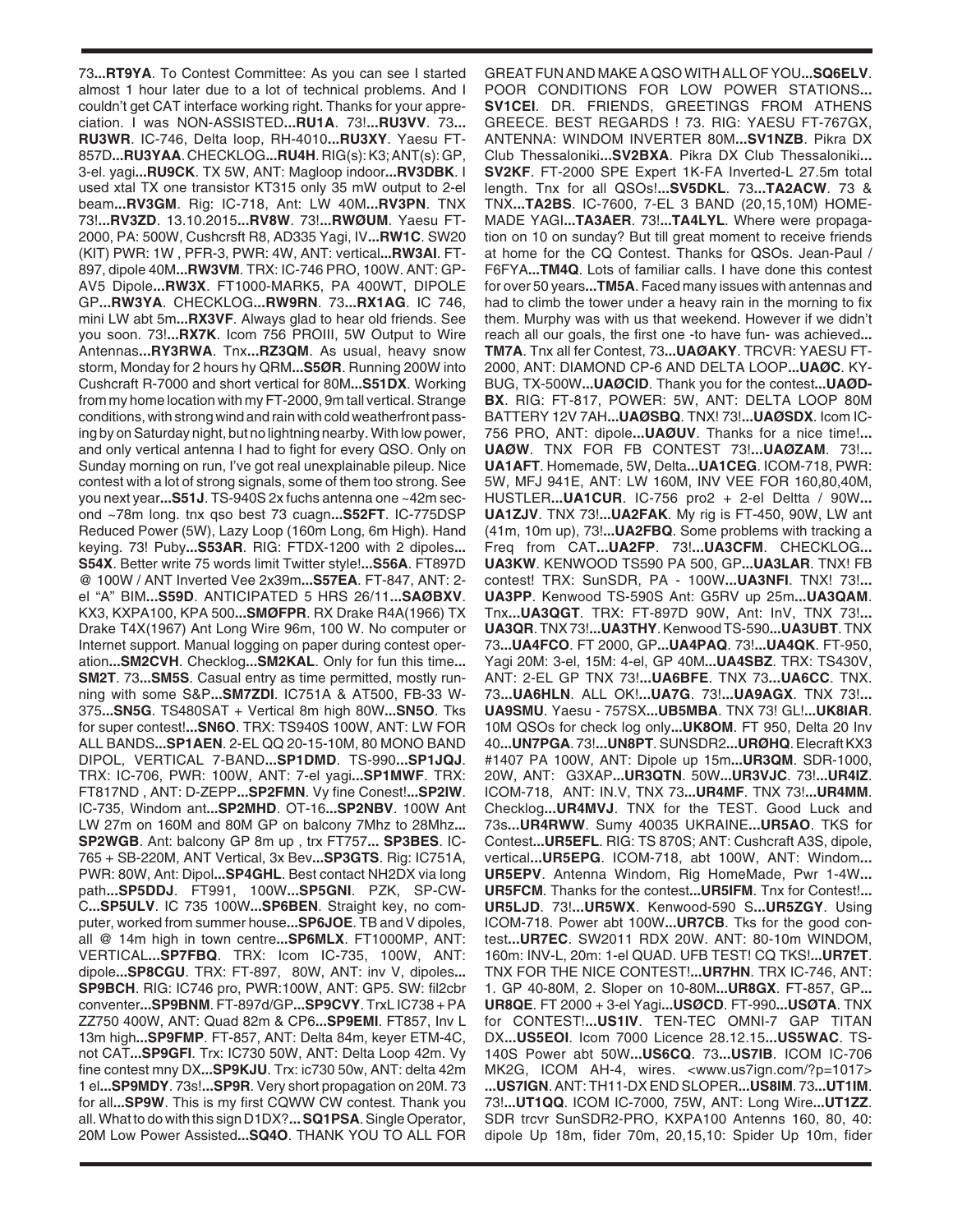30m**...UT4LW**. Icom IC-746, GP 160-30< Band**...UT5AX**. 73!**...UT5CW**. 73!**...UT5IZ**. Ant: A wire V-beam, arms abt 42m, the angle - 50 degrees, up - 52m, 75 Ohm cable, 1:9 balun. Equipment - IC-756 PRO, homemade tuner**...UT5UQV**. HB TRX 4W, ANT: GP**...UT5UUV**. 2017.01.16**...UT5WAA**. TRX: MiniYES + PA 100W, Ant: Vert Delta 85m**...UT8AS**. Trcvr: FLEX-3000, OCF Dipole Antenna, Inv L Antenna. Many thanks for the great contest! Very nice to work with a new Inv L antenna and possibility operate all contest time!**...UW1U**. TNX! 73!**...UX1CL**. FT-107m Delta 80m Vertical key. TNX 73!**...UX1CW**. GL**... UX1IB**. 100W to a sloper**...UX7QD**. TNX FOR CONTEST 73!**... UY5BQ**. 73!**...UY5VA**. TNX 73!**...UY7LM**. 73!**...UY8IO**. Having fun in CQWW and the holiday was the only aim for this DXped. 73!**...V34AO**. Remote on Flex 6300 and a Maestro**... VA3MW**. Do NOT enter me in the contest. This is a check log only!**... VA3OB**. Jumped in for some fun. Unfortunately a buisness trip cut short my operating time. Have a great time in any event. Thanks for the Qs 73 Serge**...VA3SB**. The best time of the year to be back in a CW world!**...VA6AM**. I really must get those radials down!**...VA7RN**. Received operating license in July 2017**... VE3BXG**. Conditions were "brutal" for QRP. Things this year just didn't gel as in past years. The upside is: I don't have to type many contacts for my efforts**...VE3KQN**. First CW contest**... VE3NI**. Correction to original submission after updating the country file in N1MM**...VE3NNT**. Always a great contest**... VE3OTL**. Rush job Friday swapping dead PC out just about made it. Nothing heard on 10M at all on Sunday**...VE3PN**. REMOTE - K3 / Optibeam - Could only operate 12 hours**... VE3UTT**. About 40W into attic antennas**...VE3XD**. Had a QSO with someone at 21041 CW 2017-11-25 1749 VE5RAC 599 04 but goofed and didn't write their call, also a dupe with LT1F i haven't got an easy way to record from my radio and don't expect I'm first in a category from VE5 land also since I'm a blind Ham, you'd get to hear my rig speak frequencies i haven't found a logging program i can use so it's me and my text editor and my braille display, thanks for the fun 73 Summer**...VE5RAC**. Many thanks to all the ops that answered my CQs. The runs were fun**...VE5SF**. Best contest propagation in a long time**...VE6LB**. Operating at the VE6JY superstation**...VE6WQ**. I had a lot of fun operating this contest again this year. I mostly used my venerable old IC-751A radio. 73 Gerry**...VE7BGP**. Using three 20M EDZs at 85 ft**...VE7CA**. First ever contest with two functioning (sort of) op positions at VE7FO. Lots of work to do on inter-position QRM. Start of contest was pretty much a disaster but got enough things smoothed out by the end to have a not too horrible score**...VE7FO**. Just two of us doing a casual contest. Was fun**...VE7GL**. @VE7SCC Very enjoyable goods runs, a little less DX than normal. Lost an hour due to a log error**...VE7KW**. Sorry for the first log, better with N3FJP log**...VE9VIC**. Fantastic conditions given the state of the sunspot cycle, except 160M which was dreadful with just a few weak signals. Very little heard from Africa. The TS-990 worked really well and I used SD as usual for logging. What a great contest, the best of the year**...VK2BJ**. FT-2000 100W, Dipole Antennas**...VK2BNG**. Actual TX Power: 100W. Operated from balcony in retirement village. IC7300, 100W Mag Loop antenna**...VK2EL**. Local electrical storms. Bad QRN on the low bands on Saturday**...VK2GR**. Thanks to everyone for another enjoyable contest! Conditions were variable. Didn't work any new zones in the 2nd 24 hours but heard zones 1, 6, 7, 8, 10, 11, 13 & 22 either very weak, strong but dogpiled (e.g. zone 1), or answering CQs. Managed to avoid the thunderstorms in the district in the last few hours. Equipment: TS480HX @ 100W output, 80m OCF dipole (for 40M), 40m dipole, and 5-band spiderbeam (for 20/15/10M). Looking forward to participating next year**...VK2IG**. Lots of fun the first 12 hours. After that the condx were not as good**...VK2PN**. The main objective was to beat my 40M LP score from the 2016 contest. So, I was pleased to find that I ended up with a raw score which is 37% greater than last year. Propagation seemed OK but strong lightning QRN from local storms on the Saturday and Sunday evenings meant that many stations were difficult to copy and callsigns had to be repeated multiple times. Low power operation also meant that it was difficult to hold a run frequency for long before a higher power station took over the frequency. However, I found that being forced to move my run frequency often proved to be beneficial, as the move would generate new RBN spots and fresh callers! Thanks to everyone for the QSOs and making this such an enjoyable contest. Radio - Flex 6300 90W Antenna - Inverted vee dipole with centre 20m AGL over our 2-story house**...VK3MI**. See you next year, 73 all**...VK4AFU**. Used "SD" by EI5DI worked very FB**...VK4TT**. My first CW contest! Great fun!**...VK5QI**. Log Submitted in memory of Nick VK6VAX**...VK6RT**. 3 hours only due to work commitments. Made a couple of new band QSOs. Missed out on a couple of ATNOs. Looking forward to 2018's contest!**...VK6WX**. My standard few hours of operation, first use of my remote station during a contest operating from home in Bellerive Tasmania**...VK7GN**. Actual TX Power 90W Another great contest! Thank you**...VK7RD**. First non-assisted contest! I was in competition with myself**...VU2AE**. This was the toughest of band conditions , not a signal was over the noise of S9++. no station hrd on Saturday night! Hope it would be better next Year!**...VU2BGS**. ICOM IC 7300 Carolina windom Antenna**...VU2DED**. A bit of S&P between other commitments over the weekend**...VU2LBW**. TX/RX TENTEC 540, ANT- LONG WIRE. ATU MFJ-929, POWER O/P-75 W**... VU2NXM**. ENJOYED ANOTHER CONTEST**...VU2UR**. Missed most of the Saturday due to a family trip commitment. This left Sunday to work the contest with plenty of fun**...XE2B**. From Magdalena Island DL34wp NA 078**...XF1IM**. 20M was open to AF and SA Saturday night focus shifted to chasing DX and ATNOs**...YBØANJ**. FT-817ND 5W, mobile whip**...YBØANN**. No problem with poor propagation during this contest, I am always happy**...YB1IM**. Trouble transmitting equitment hope to cu agn soon 73**...YB3IZK**. Good propagation for every band**...YC1BJX**. TU 4 ALL HPE CU AGN SOON 73**...YC3TKH**. Good luck**... YC9SWQ**. FIRST LICENCE 12 JANUARY 2017**...YD8UYJ**. 73!**...YL2IP**. Tnx & 73!**...YL3FW**. Tnx 73s**...YM3KB**. CNDX IC-725, DIPOLE INV V, 2X40, 7M TR-EL BUG MEMORY**... YO2AQB**. FT897, 100W, ANT: INV V**...YO2BLX**. Rig: ts50s abt 10w INPUT and dipole mb**...YO2CJX**. IC-7300 90 W, hm trap GP, 73 Szigy**...YO2IS**. Just a part time effort**...YO3FRI**. Tnx for the QSOs!**...YO3JW**. Only a part time effort, nice contest as usual, TNX**...YO3LP**. QRP power 5W, Ant: dipole monoband**... YO4BEW**. TCVR: HOMEMADE, 100W, DIPOLE ANT**... YO4BEX**. SD CONTEST PROGRAM WORK GOOD! TNX EI5DI! GRETINGS TO THE ORGANIZERS AND PARTICI-PANTS! GL IN 2018!**...YO4BXX**. IC7600 + ofc multiband Inv V. That special time of the year. TNX everyone for QSOs!**...YO4NF**. RIG: KENWOOD TS-450SAT 100W ANT: FD4 & LW 41m**... YO4SI**. This contest is a great general celebration. My conditions: FT757GXII. PA: KN1e was manufactured in 1982. Ant: TX Inv. L.; Ant: RX EWE. Rainy day. 73 by Miki**...YO5AJR**. YAESU FT-897D 100W, W3DZZ ANT**...YO5AXF**. TS 930S 50W OUT ANT: LW 160M + YO7DZ (DIPOLE) + HEXBEAM**...YO5DAS**. Rig: FT857D, 90W, ANT: dipole**...YO5ODT**. FT817, Ant: Delta loop 40M, Inverted Vee 80M**...YO8BDW**. Kenwood TS-480SAT 100W 7MHz ground plane with 3 radials and K9AY loop antennas**...YO8SAO**. Op. Radu Chisalita / YO8SXX Suceava**... YO8SXX**. Nice Contest**...YO9CX**. As I am submitting my log for SO-HP-Classic category, please take into account the first 24 hrs only. Tnx! Alex**...YO9HP**. FT-950 + PA 300W DELTA LOOP V**...YP5A**. 73**...YTØI**. Good propagation on 80M, a lot of stations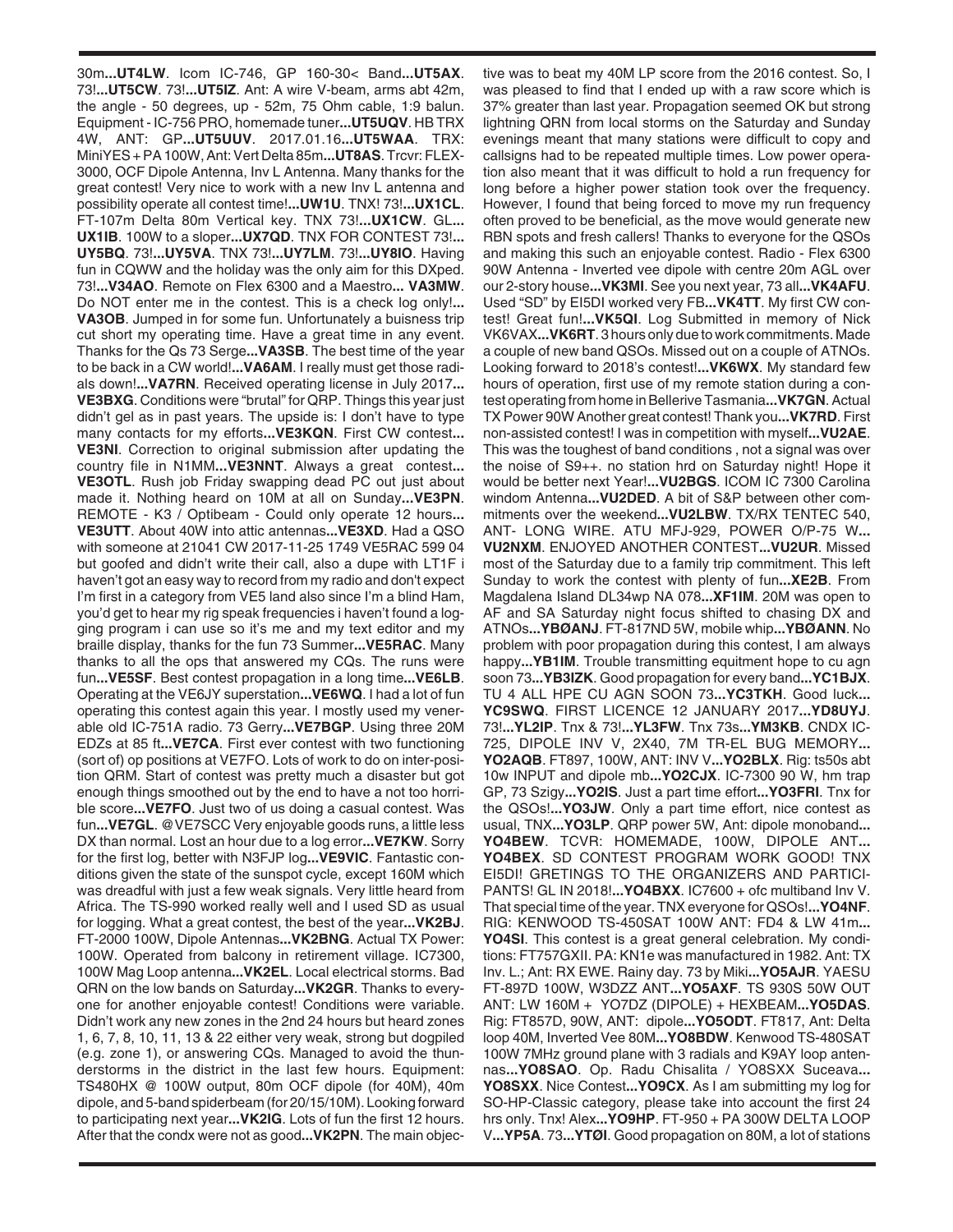with big signals...YT1WA. Very nice contest!**...YT2PFR**. 73**...YT5L**. 73**...YT8T**. 4-EL QUAD 10m high; FT1000MP**... YT9W**. RIG: Genesis G59 QRP, Antenna: 2-el rotary beam, SW-Win-test, and GSDR. Dear contest committee, during the contests, the operating system had a crash. There is a problem in the log at 2017-11-26 1912 GMT when the Win-test logged 21 QSOs in the same minute. I can not reconstruct that time from the audio recording, because audio recording also crashed. After restart Win-test continue to work properly as well as audio recording, but I didn't note problem with time till end of contest. Please pay attention to my note, and do not reject QSOs to my correspondents and me, if it is possible. In continuation you can find problematic part of log with all callsign and reports, but with same time 19 will be accepted as valid QSO. In any case I will accept decision of contest committee**...YUØW**. Operated by Slavko Bozic age 87 yrs FT 1000 MP, 100S, ANT: Vertical AV 640**...YU1AAV**. CONDX very bad for real QRP at higher bands. RIG: SDR Genesis G59, PWR: >5W, ANT: multiband 84m delta loop, 73**...YU1LM**. CHECKLOG**...YU1WC**. 73**...YU3VIP**. 73s**... YU4DX**. Very, very bad conditions here**...YU7AU**. CHECK-LOG**...YU9CF**. I JUST BROKE MY RIGHT ARM JUST DAY BEFORE CONTEST WITH IMPAIRED CONDITIONS WORK THE CONTEST BECAUSE NEVER LOST ONE OF MY FAVORITE SEE NEXT YEAR**...YV6BXN**. THANKS TO DL1HW, YV5EN AND YV1DIG. HELPING ME TO RECOVER MY LOG WITH ALL THE QSOs. BEST REGARDS REI**...YV8AD**. FT-101E Dipole**...Z35F**. Apartment station: TS-480HX, 200W, G5RV, Delta for 40M, Vertical for 20M**...Z35M**. New QTH here, so did a search and pounce to round up a few entities as the band is usually dead. Struggled a bit with my 1/2-wave vertical and 500W, but it was an enjoyable weekend. Roll on next year!**...ZL2AGY**. Checklog 40, 20, and 15M**...ZL2AIM**. Good fun had with a 26-hour effort due to op availability and work commitments. Fantastic setup in record time at the Godley Head site. Thanks to Chris, Don, Byron, Andrew, and Allan for your help, we couldn't have done it without you. Welcome to Richard ZL4FZ as guest op**...ZL3X**. Only checklog from operating in my holidays in South Africa**...ZS/DL6GCE**. STEPPIR VERTICAL ANTENNA ONLY**...ZS1LS**. This was something of a marathon! For the first time I had a set of antennas that perfomed well on the 4 high bands. I had set my sights on getting a lot done before the contest but as usual not everything was achieved. I did however manage to get my new 4-el 20M yagi up the day before the contest! Both it and the 3-el 15M yagi were designed straight out of the "yagi for windows" program from the ARRL antenna book and worked very well indeed with nice patterns and good front to back ratios. The gamma matches still need proper tuning but worked fairly well straight as designed. For 80M I just had a dipole at about 20m high but still managed a few contacts but with only 100W it was not easy! So the antennas were a 5-el yagi (GØKSC designed OWA) on 10M at 21m AGL, a 3-el 15M yagi about 1.5m above it (seems they didn;t interact badly),a 4 el yagi at 21m AGL for 20M on a separate mast and a MOXON rectangle (wire beam) at 18m AGL beamed at the USA. This antenna really performed very well considering its simplicity and low cost. Rig was a Kenwood TS-50 barefoot with 100W (my ICOM 736 that I usually use had its tuning encoder seized up so needs repair!). Overall conditions were typical for hardly any sunspots with 10M a big disapointment as it is usually my "go to" band for many contacts. This year 15M was the business with almost half of my contacts on this band. I wanted to get over a million points and achieved this with a small margin eventually. Looking back I think we're all crazy to do this! But somehow its magnetic or something! Well now for next year and a better 80M antenna. Thanks to all the people who make these contests a reality!**...ZS2NF**.

## **USA QRM**

Enjoyed getting on and handing out a few Qs the first night**...AA4LR**. Tough going for a little station. Europe was hard to hear especially the first day**...AA8TA**. Elev 19' wire vertical @ 29', 3 counterpoise wires 2 10'**...AB5XM**. JUST FOR CHEK-ING**...AC6YY**. My first CQWW CW in over 7 years**...AC9PG**. Some stations do not give their call often enough!**...AD4TJ**. Operated from salt marsh @ Port Penn Delaware with vertical antennas mounted in the Delaware Bay**...AE3J**. I'm learning to copy calls by ear**...AE6JV**. Tnx for enjoyable CW! Good, interesting condx here**...AF3Z**. Two hours on 20M with K2/10 at 5W and attic dipole. FUN! - Will**...AI4VE**. Had some fun, wish everyone could slow down a bit! Good luck on that**...KØIP**. Hope to do it again next year**...KØRCJ**. Kudos to your plaque awards manager!**...K1AR**. Mono band 40M**...K1BZ**. Licensed 2015**... K1ECU**. SkookumLogger K3 2000A 2XA-3B-12L OB2-40 wires**...K1GQ**. Amp failed midway, so limped to the end with an old one**...K1RU**. Used sd software**...K1TN**. New Job, so I couldn't really find the time to play radio this time. But I had "some" fun. 73**...K1VWQ**. Lost power Saturday morning at 1316Z in the middle of a nice 15M run and thought about forgetting the idea of a serious effort, but I'd been looking forward to this weekend for months and when the power came back on about two hours later I decided to keep going**...K1ZZ**. Just working stations who use LoTW needed for band/mode slot fills, WPX**...K2CD**. Good conditions and good activity on 15M**...K2GLS**. First time on the bands after a 5-year hiatus. Surprisingly good condx!**...K2JL**. Friday evening when the contest started, it sounded like a WAE/WAE Test**...K2LNS**. Last Win 10 update took out both monitors!**...K2QB**. PLEASANT SURPRISE TO WORK EUROPE FROM 2011-0916 GMT THE NEXT DAY**...K2RR**. Lots of fun. Good propagation. Rig: KX3 3-el yagi 80/40 inverted G5RV**... K2YGM**. K2 @ 95W ANT: TRAFFIE HX-5Bi HEXBEAM LOG: N1MM LOGGER+ ONLY HAD 1 HOUR TO OPERATE! 73, DICK**...K2ZR**. K3CCR is the club station at the Collington continuing-care retirement community at FM 18OW in MD, just east of DC. N3UM and W3GB operated Multi-2 in CQWW CW 2017, QRV for 31 hrs. We ran on 40 for 1.4 hrs. to start, 73 Qs at 53.5/hr using our new 2-el. beam. Never could run at all on 40 in DX tests with our old Inv-V! Rate almost as good clicking spots for 2 more hr. Sat. 12-13Z we ran EUs at 107/hr, then 90/hr 13-14Z. Sat. PM rates were slower but we got many mults on 15 & 20M. After 00Z Sun, we again did well for 5 hrs. on 40, and on 80 for 3 hrs. after 02Z, combined rates of 43 to 60/hr. on 2 bands. Got a few 160 Qs after 05Z. Sun. 12-15Z on 20M. we clicked on EU spots for 43 to 47 Qs/hr., then ran at 60/hr. 15-17Z. For the rest of Sun. we scraped up another 94 Qs and some exotic mults until QRT at 22Z. With k index = 0 low-band conditions were outstanding. 20M was also quite good. We were pleased with our results**...K3CCR**. First CQWW CW in many years. Had fun with low power and wire antennas**...K3EW**. CW is the best contest mode - period**...K3IE**. Tough competing from 60 x100' lot with CC&Rs**...K3KO**. So much for the predicted poor conditions**... K3MD**. Wire antennas only**...K3NDM**. 40M here in central FL was a blast. I've never seen it like that**...K3ORC**. Thanks for the Qs**...K3SEN**. Band conditions on 160M were above average, but it is always a challenge to be heard in pile-ups when running QRP (5W)**...K3TW**. Too fast for me!**...K3URT**. Always fun**... K3WU**. Operated from FM29iv Power Output: 1000W**... K3WWT**. Only my 2nd CW contest after learning CW. Had fun! 73 ES GUD DX**...K4AMQ**. Flex 6700 Maestro Alpha 9500 Multi-Band Stack 40M Yagi 80M 4Square, 160M T**...K4PV**. Power line noise courtesy of Georgia Power Co shut me down**...K4ZRJ**. Too many college football games for any more**...K5FNQ**. Great station! Great hospitality! Great fun! Thanks for all the QSOs**...K5KC**. Line and other noises, a single inverted V for 40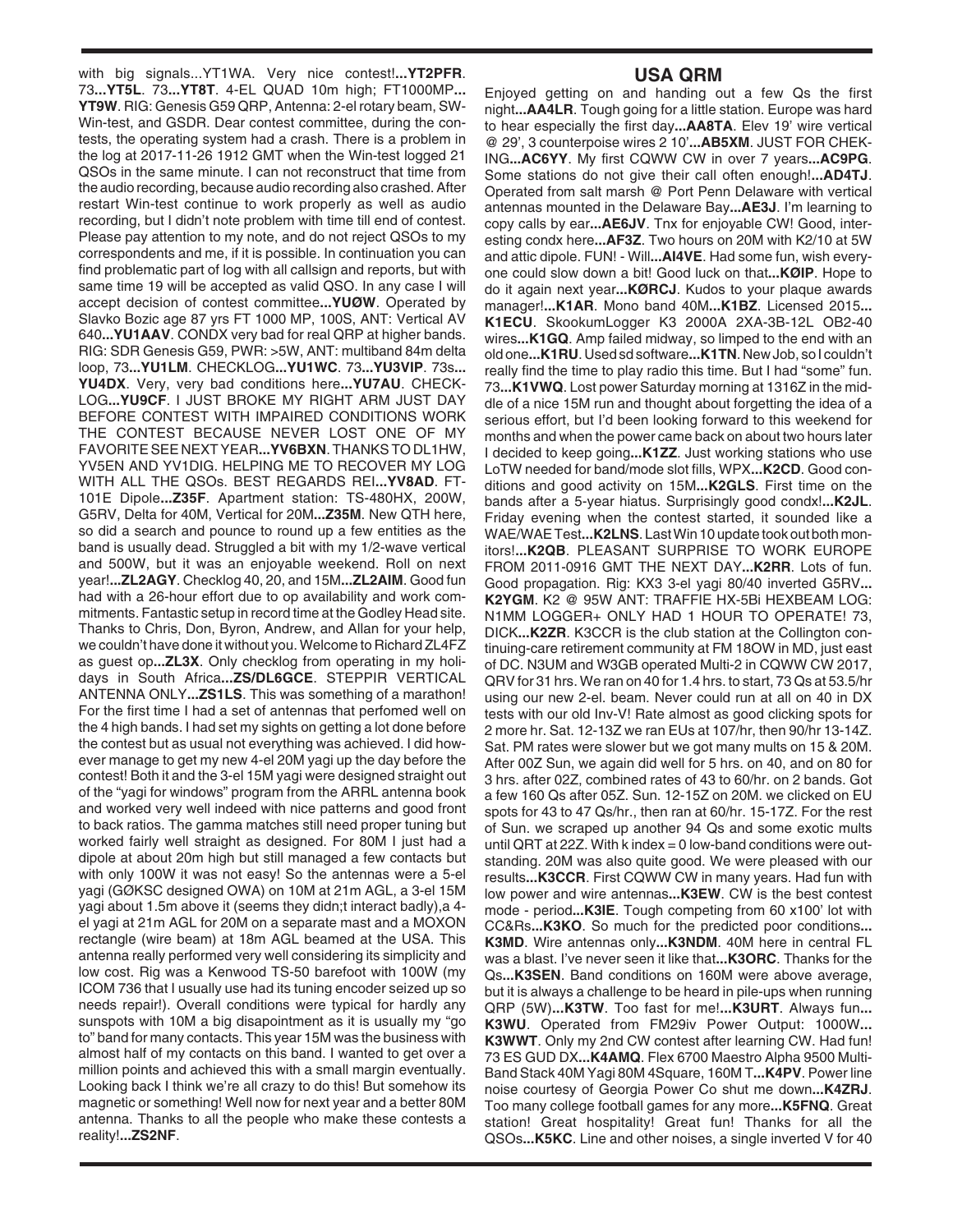and 80M. And no rotator direction indication on the little C3E made for inefficient operating. Still, I had enough fun to operate for almost half the contest period**...K5RX**. 2016**...K5TMT**. Checklog**...K5WQG**. Good to hear KP4 back on the air, but where was 8P5A?**...K5XU**. Part time this year. Always great fun! Need to improve my 80 and 160 antennas**...K5ZD**. Problem with the "cut numbers" and "sloppy sending." I like "N" for "9"**...K6ICS**. 99% S&P Elecraft K3 - KPA500 – SteppIR BigIR Vertical w/80M coil**...K6JS**. Fun contest, even with poor conditions on Saturday. 73 to all**...K6KQV**. Operated QRP portable from Scottsdale, Arizona. Used a KX-2 with 7 foot helically loaded mobile whips over 20M ground plane on roof about 40' up. Had separate whips for 15M, 20M, and 40M. Thanks to all who pulled my weak signal out. Dana**...K6NR**. Rig: Icom IC-7600, F12 C3SS yagi on hi bands, Trapped sloper on low bands I had shoulder surgery two days before this contest and had to operate with only one arm. Plus at times the pain made me take a break. Note to self: Schedule surgery after the contests dates**...K7ACZ**. CHECK-LOG**...K7GA**. Used a SunSDRqrp QRP DDC/DUC rig, quite a new experience for an Analog Man**...K7HBN**. Poor condx. Only worked 40 – one opening to EU 2-3 hours**...K7LFY**. Strange conditions. The first evening, I heard Europe very well, but they usually did not come back. Much too late, I discovered that a 45 degree farther south direction was much better. The second night, I found that the direction to Europe was normal, but the Beverage had about a 15 dB S/N disadvantage compared to the transmitting antenna which is an 8 element circle array. Usually the Beverage is a bit better than the transmitting antenna. Band noise was extremely low throughout the contest. This was a huge learning experience. Lessons to be applied next year**...K7NJ**. Mostly all S&P to find and work new DXCC countries. Spotting sites helped a bit. Cracking some of the incredible pileups took awhile, like 6W1, UP2, P33, and HSØ. Did have a JA run on 20 at the end with VR2, B7, 9M6, XR6, YB8, FK8, and J68 answering. Propagation for many DX areas into MT is clearly challenging. No 10M openings at all and only a few EU on 15. 40 was very disappointing. Worked as many EU on 80 as 40. Zone 33 was loud on 80. Lots more Chinese stations on this year**...K7QA**. Mni tks to everyone for a fb test. 73, Fred**...K7SCX**. What an amazing weekend of Worldwide top notch CW operators, Always a joy to participate in this event. Conditions hovering on life support with more QSOs / Mults on 160M than 10M! A few periods of fair conditions mixed with several episodes of Solar Disturbances rolling through making it a very tough road at times. 10M barely opened to grudgingly allow a few SA Mults. No EU on 15M but open all day to AF, SA, NA, AS, & OC. Able to work the Western Europeans on 20M with some repeats. 40M was a mixed bag with better than average long-path openings each morning. 80M was surprising with some awesome DX logged. 160M was a textbook case of the Sunset/Sunrise Grayline enhancements providing some awesome opportunities at add to my low-band DXCC totals. Thanks to all who worked to pull my signal from the QRM/QRN. Station here is an old IC-746 driving an AL-80B to 750W. Antennas include 15M yagi, & a 4 el 10M yagi. Almost completely hunt and pounce. Still not bad for a retired fat old man! 73s de Tim, DM09jh. sk**...K7XC**. Great contest! I wish 10M had been open more**...K8AJA**. Licensed in 2016**...K8PJK**. My contest CW skills are improving, best score ever**...K8ROX**. Society of Midwest Contesters**...K9KE**. Since the contest fell next to Thanksgiving, I couldn't do much**...K9KJ**. Five mults in the last 3 minutes!**...K9MA**. Second attempt at a CW contest. All S&P. If I get most QSO to confirm I should have CW DXCC. I thought I would never be able to do CW or even come close to CW DXCC. I'm beginning to like CW**...K9QJ**. Major surgery 11 days prior to this contest prevented me from a full time effort, so I chose a single band 80M entry. I was limited as

to the time in chair, and my shack is in the basement of the home with 13 stair step down to the shack. I needed assistance in order to navigate those stairs, and my xyl was able to assist. My total hip replacement I consider a success, and this contest allowed me to somewhat take my mind off of the discomfort I was having. Thanks to all for the Qs and I look forward to next year again in this, one of my favorite radio sporting events each year!**...K9UIY**. Good OPS. Thanks for the Qs**...KA1DBE**. Night after night, nothing but strange dreams**...KA3NUV**. Inverted vees and an end-fed longwire can still get the job done**...KB3MP**. My first entry for CQWW CW**...KB8W**. First time CQWW. Rig was Icom 7200 with indoor antennas. TNX QSOs**...KB9DKR**. First licensed 2016-01-26**...KC1EYS**. SHORT TIME, ANT: LIM-ITED, LARGELY S&P, TKS FOR Qs, BILL**...KC4D**. Had fun just leisurely getting contacts. 73s Dave**...KC6ZBE**. Better conditions than expected. Nice 80M condx Sunday morning**...KC7QY**. It was great to hear 10M open. Also great CW practice!**...KC9QQ**. Casual operation, excellent cond on 40**...KD3RF**. Just worked this event casually this time but had fun**...KD8DEU**. My 1st CQWWDX CW, and I had a blast! Conditions weren't exceptional here in the upper Midwest US, but they were pretty darn good! Hawaii on 80M for my station? Great! Well into the Pacific, Oceana, and Africa on 15 & 20, but didn't experience anything on 10m**...KD9CLH**. Lots of fun! A lot of familiar calls!**...KD9MS**. My score was nothing to brag about, but had a good time working a CW contest for the first time in 5 years**...KEØYI**. SO2R Finally 2 K3s one in each earphone = fun!**...KE8M**. Encouraging to see how many countries were represented on CW mode**...KF2O**. First time participant in this contest. Had fun**... KF5JRA**. Intended to S&P for a couple hours, and avoid getting sucked in. But too much fun. My mains QRN is back to S9 on 160-40M. Used SD for logging, worked 100%**...KF7E**. So ... how long until the next solar maximum?**...KG4V**. Got on to work a few ATNO on TB**...KG9Z**. 100W watts and wire s&p**...KI6OY**. Thanks CQ for the email invite and encouragement**...KJØP**. In summation: This is what you get with a fair station, good operators, 50% of team missing. Will attempt it again with renewed fury and vigor next year. Maybe for CQ WPX**...KJ5Y**. Too old to get serious about a full time effort. Just trying to see how many mults I can find in a few hours on a family weekend**...KJ9C**. I was only able to get about 6 hrs in at the remote site this year**...KK9N**. Great contest. Had lots of local QRN during my 20M JA runs. Made things difficult for the last three hours of the contest. 40M seemed much better on Friday night compared to Saturday night. HF conditions were fair to poor with 10M being closed here in Nevada. Did very little on 80M due to poor antenna configuration. 160M was much better in terms of antenna configuration (using my 60-foot tower with C31-XR Yagi) but still didn't do much there either. 40, 20 and 15M were my best bands. Was very pleased with how my new 40M vertical performed. All in all, it was a very fun contest with great signals and fantastic operators. Very professional group of contesters. Rig (20, 15, 10M) quarter-wave vertical at 7 feet Antenna (160, 80M) 25 tower with Yagi on top**...KM6JD**. 15M QRP 5W to end-fed wire**...KN1H**. Enjoyed**...KN4Y**. 15M Single Band Entry**...KO8Z**. First time that I ever had TWO 200+ hours from Stateside, and a 200+ hour on BOTH days! It's incredible to me that with ZERO sunspots and an active geomagnetic field with K=4 that I could make 582 Qs on 15M in 19 zones and 65 countries in four hours while operating with only ONE radio! WOW! Thanks for the Qs and mults! 73 Bob**...KQ2M**. Much prefer my location last year at VP9I**...KQ8Z**. Day 2 much better. Great to work a around 10 JAs near the end on 20M. Nice with QRP from NNJ!**...KR2Q**. All S&P and I had a lot of fun**...KSØM**. The 9Y4 station was more popular on 80 than the zone 33 boys - took**...KS7T**. Rookie**...KT5TE**. 2015**...KV3T**. Circumstances kept BIC time even less than usual.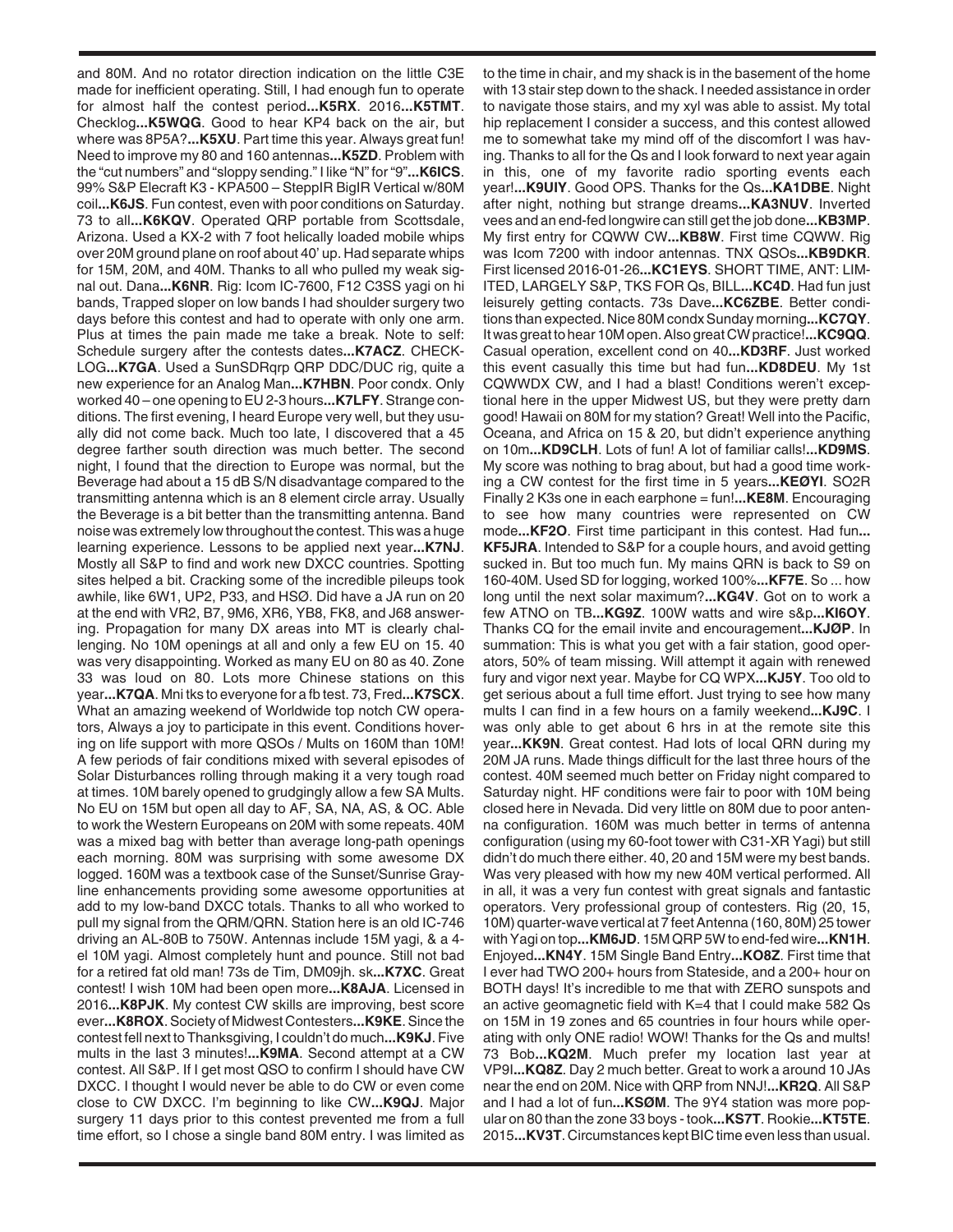And S9 power line noise on Saturday night didn't help either. Still, had some fun, glad to see 15 open**...KX7L**. First contest I've participated in since 1974 or so. Was impressed that Japan and Slovakia could pick out my 5W signal into an end-fed antenna about 20 feet up. They must have some great antennas. Now that I'm retired, plan to have more fun like this**...NØGM**. CQWW is the ultimate test of physical endurance, operating skill, and station design**...N1DC**. First participation in CW contest**...N1FF**. 13TH CQ WORLD WIDE DX CW CONTEST**...N1NN**. First contest with new towers. Lots of antennas to build in 2018**...N1RR**. Thanks to all Ops for slowing down so CW newbies could participate**...N1TYH**. Rookie - 2015**...N1VH**. Fun! Abnormally noisy low bands hurt a bit**...N2CU**. Great condx 80M Saturday evening (EST)!**...N2EM**. Great event. Even for small fry like me!**...N2KOF**. Had a lot of fun. Always a challenge with tweens in the house. My son actually showed a little interest!**...N2NI**. Had fun. Checklog as usual. Had some Alt-N notes Kept all Qs in log for checking. With eye surgery on Wednesday before contest, logging was a little tricky Station played very well conditions were average. Targets: 2000 Qs (missed, too much S&P), 38 hours in the chair (missed--flu systems), Z:110, exceeded, C:440 exceeded, score 3M, exceeded before correction**...N3IQ**. 40M was outstanding**...N4AF**. Dipoles at 70 feet. Icom 7600**... N4BAA**. 2017 CQWW CW**...N4BP**. HAD RFI PROBLEMS IN REMOTE SET-UP. FREQUENCY WAS ALWAYS 40M BUT EXACT FREQ IS OFTEN INCORRECT BECAUSE N1MM+ WOULD DISCONNECT FROM RADIO. OFTEN I DID NOT NOTICE FOR A LONG TIME. IF THAT IS A PROBLEM, JUST DISQUALIFY ME. ALL CONTACTS MADE REMOTELY THROUGH SITE IN NFL**...N4CC**. KX3 barefoot to Z-shaped "dipole" mounted against ceiling in garage (about 8 feet up)**... N4CW**. Wish I could have operated more. (Only 4 hours)**...N4IQ**. SOME REALLY BAD CONDITIONS. NOT MUCH TIME THIS YEAR, SO DECIDED TO JUST TRY 160M SINGLE-BAND. NOT MANY STRONG STATIONS FROM ANYWHERE**...N4PN**. Just casually worked the contest, buy got 2 new countries and had good time**...N4RLG**. Bands not as bad as feared performance not as good as hoped**...N4TZ**. Friday night effort. Mostly S&P for mults only**...N4YA**. Very Part Time. Too many Honey Do's**...N5KF**. Hi local noise a problem. Condx not good overall**...N5PG**. THANKS FOR THE FUN FOR THIS NOVICE CON-TESTER**...N5PHT**. Incredible line noise left over from Irma! Goodbye to 10!**...N6AR**. Got the prototype vertical hooked up with a few minutes to spare. Very quiet at this new QTH, background noise averaging -115dB on the Flex. Now to add the second element and have more operating time. Thanks to all who heard the signal from the AZ high desert. CU again**...N6BT**. I am rusty CW op. This contest is a challenge with the speed of most ops. So this was S&P for me. At the moment, I am using a 80/40 OCFD as my sole antenna. It clearly works better on those bands than with the match for the other bands. Not having my amp apparently put my signal in the weeds, so I thank and apologize to all those ops who gave me contacts that were obviously painful for them!**...N6DW**. Ran 5W to a 20 foot end fed wire thrown into a tree. Conditions as expected for this part of the solar cycle. 17 countries total, so to my surprise I bettered last years QSOs, Total Countries, and Score. I had limited time, but even in a tough year for QRP, I had lots of fun in my favorite contest of the year! THANKS to all for the QSOs. GO ARIZONA OUTLAWS! 73 John (You can just think of me as the naive QRPer that comes up the hill from time to time for some good advice)**...N6HI**. I operated this contest at K7RI. Thanks to Tom for hosting me at his remarkable station**...N6KW**. Remote operation**...N6NC**. Check Log submitted as requested by Martin, LU5DX**...N6NO**. 100W AND A WIRE**...N6PUC**. Rig: Yaesu FTdx-5000MP Amp: SPE Expert 2K-FA Antenna: 80-10M SteppIR DB36 @ 55ft and 160M OCFD

@ 40 ft. My operating was limited to S&P, and no running. The bands were full of DX. Some quite hard to work, some easy to work, but all fun to work! Thank you for all the Qs. Best 73, Bill**...N6WS**. No, I wasn't "just playing around," the usual sobriquet for a part-time contest operation. In fact, I exchanged that phrase with a few email correspondents during my many, long breaks. But some time Saturday evening, completing a few more post-lightning repairs and other chores, I realized that what I was really doing was following W6SX Hank's advice to have fun. When else can you find the bands packed wall-to-wall with activity? When else can you make DXCC in a matter of hours and pick up a few ATNOs? What better way to figure out how your station improvements and repairs are working, how well your station plays, how often you win "jump balls," how long it takes to break various kinds of pileups, how your SO2R skills are holding up and, hopefully, improving? In the current phase of the sunspot cycle, how often can you run Euros from the West Coast, or JAs and BYs on 40? So this casual weekend of ham radio, which doesn't even deserve to be called an "effort," was really a pleasure. I hope yours was too**...N6XI**. ON FOR 1550 using K3s and Alpha 87 INTERESTING CONTACTS SATURDAY AFTERNOON**... N7WY**. Either my CW/typing skills have gotten a lot worse over the last year, or everyone is sending faster!**...N8ET**. Better score and conditions than last year, but low bands were tough after first night. Biggest surprise was a good opening to north EU on Sunday AM. Antenna, radio, and family obligations limited score**...N8II**. QRP 5W to an end-fed wire. Not a contest station, but still fun!**...N8NN**. Very challenging working a DX contest at the bottom of the sunspot cycle. Especially with low power and low hanging antennas. 100% S&P, mainly because other stations had a hard time hearing me! N1MM says 20 hours. Some of the was walking away from rig due to mild frustration, less than an hour break time. Then there were the pileups I spent way too much time in! All in all, a good time. 73 Gene. Rig: K3S, 100W to a 2-el triband at 37', 40/80 short (100') sloping dipole at 35' apex and 67' short half sloper for 160M at 35' apex**...N9TF**. Just an hour to see how 20M was doing. Using the U of Chicago club call**...N9UC**. My first serious effort at new QTH and new antennas. Great fun**...NC4S**. Part time effort - tough slog**... NDØC**. Tough Condx. Did a lot of S&P for mults at the cost of Qs. Always a great contest. And I'll do it again as long as I can**...NE3H**. Many thanks for all QSOs with my Low Power Station and simple antennas. 73**...NE3I**. Used my SB-101 this year with a minimal CW filter. My ears still hurt**...NG1I**. Great to get back into contesting**...NJØF**. Poking around and not too pushed to score well. Many chores on the farm. Some big guns out there and all great ops. 73**...NJ4Q**. FOR LOG CHECKING ONLY! NOT A CONTEST ENTRY!**...NK4K**. Better condx than expected but I didn't get on 10M like I did for CW**...NK8Q**. After a futile effort at the beginning of the contest to make contacts at QRP levels, I turned it up to 90W for the rest of the contest. Not sure the extra power made much difference. Biggest miss was not getting 9M2? When I could hear him well. Thanks for a great contest. Pete**...NO2D**. Remote operation from NC to Maine**... NR3X**. First time using N1MM+ and I'm sure there are some errors**...NR5NN**. This is my favorite contest**...NV1N**. Poor band condx and what a day to ome down with a cold**... NW8F**. First time in the contest. Thanks for fun time**...NX1K**. Great band conditions, challenging QTH conditions**...NX1P**. QRP Labs 5W CW trcvr. Outdoors**...NX2PX**. Station issuees for QRT shortly after contest start. Major disappointment**...NZ3O**. 12/17/2015**... NZ4DK**. Thank you to all stations that copied my weak signal**...WØBF**. Well my SSB contest was a lot better 73 John**...WØYJT**. A little S&P on Sunday afternoon was all there was time for this year**...WØZF**. Rig was FTdx5000 and Butternut vertical**...W1END**. Remote from Japan**...W1NN**. Thank you for